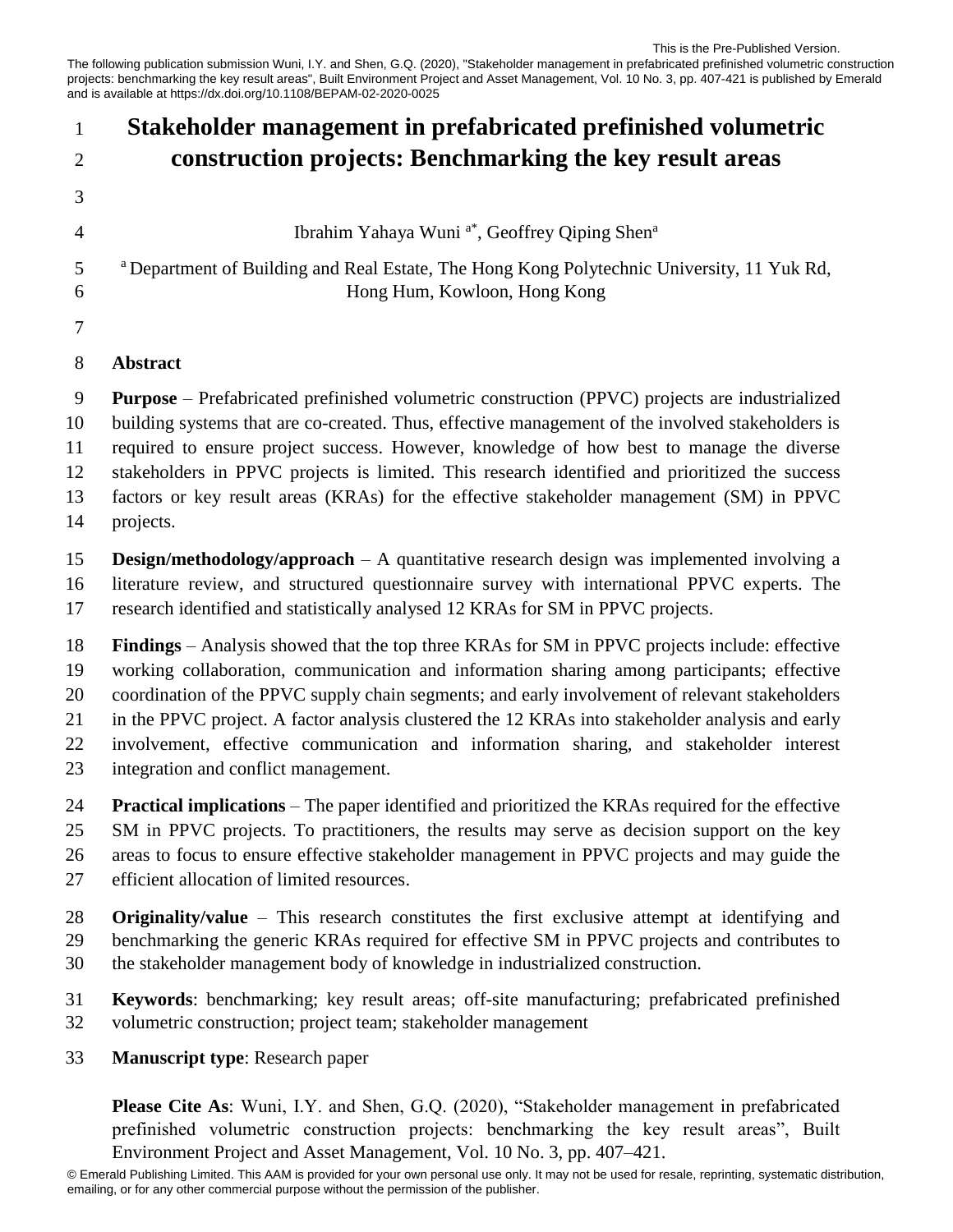#### **Introduction**

 One major disruption in the construction industry is the transition towards off-site manufacturing (OSM); a construction business model whereby building components are manufactured in a specialized off-site factory and subsequently transported to a job site for final assembly and installation (Blismas, 2007; Goodier et al., 2019). Arguably, wider adoption and implementation of OSM could transform the 'construction industry' into a 'production industry' (Linner and Bock, 2012). Prefabricated prefinished volumetric construction (PPVC) constitutes a typical OSM technique whereby value-added volumetric building components, usually completed with finishes, fixtures and fittings are manufactured in an off-site factory based on an accredited fabrication method and then transported to a construction site and systematically installed to generate industrialized building systems (Building and Construction Authority, 2017; Wuni and Shen, 2019a). The basic delivery chain of PPVC involves module design, engineering, production, transportation, and on-site assembly (Wuni et al., 2019). These stages are associated with multidisciplinary stakeholders with their unique needs, requirements, value systems, and goals (Luo et al., 2019; Wuni and Shen, 2019b).

 A successful PPVC project is a function of co-creation, requiring the expertise and contribution of many players. According to Sanvido et al. (1992), a successful construction project is one that realizes planned objectives and meets the expectations of stakeholders. Freeman (2007) indicated that the overall goal of project management is to create value for stakeholders. Thus, meeting the needs, expectations and satisfaction of stakeholders represent a significant component of construction project management (Mbachu and Nkado, 2006). Failure to effectively identify and manage the needs, concerns, power, and interests of stakeholder in the a construction project constitutes a major source of controversy, conflicts, delays, and sometimes abandonment of a project (Olander and Landin, 2005). For this reason, effective stakeholder management is a key result area (KRA) for construction project success (Newcombe, 2003). The most important role of stakeholder management (SM) in PPVC projects is the creation of a good working environment, condition and arrangement which encourages stakeholders to maintain their level of predictability, power, interest, urgency, legitimacy, proximity and network to ensure success implementation of the project (Newcombe, 2003; Wuni and Shen, 2019b).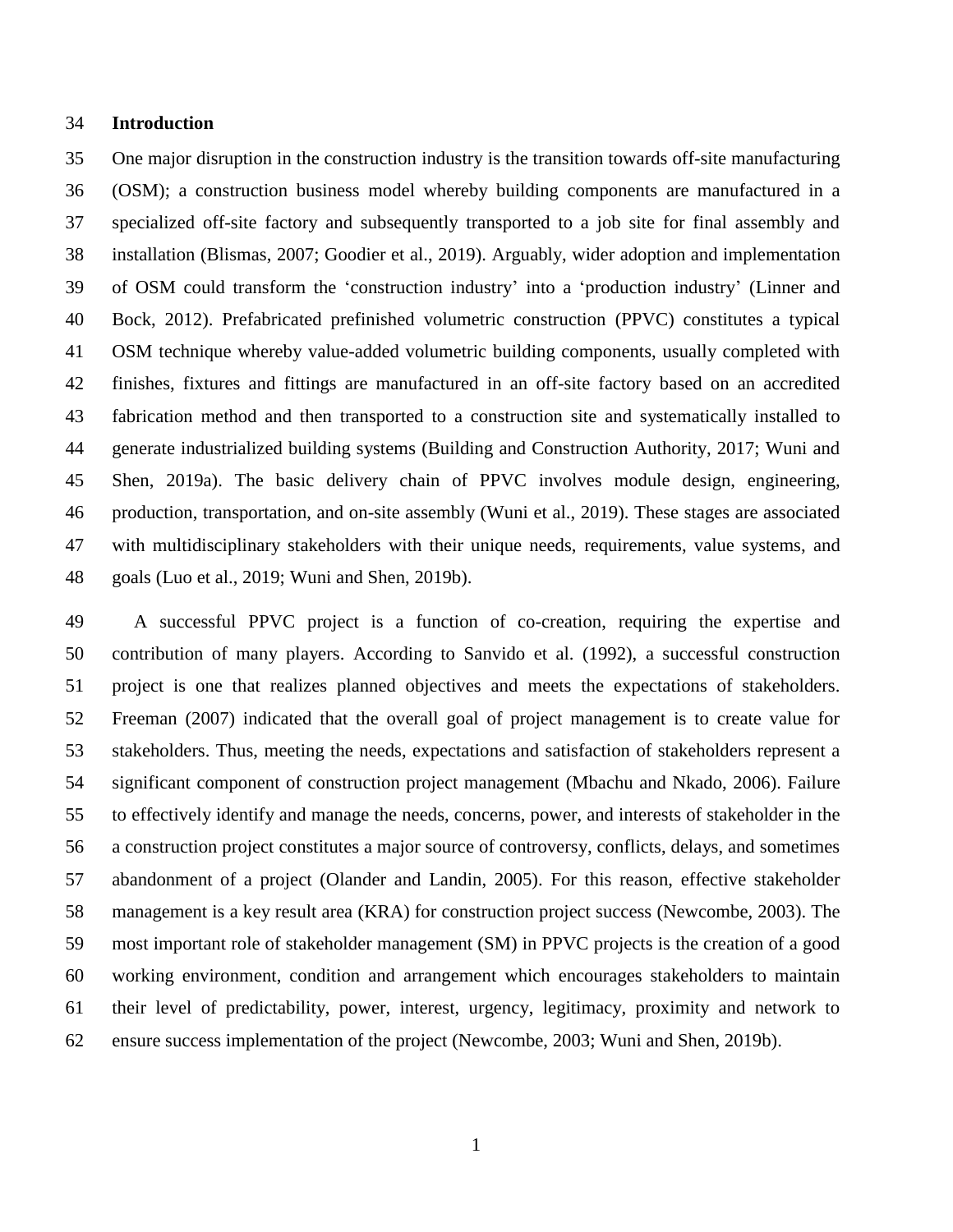The factors which predicate success of SM in traditional construction projects are not directly applicable to PPVC projects because of their significant differences. First, PPVC requires early and upfront commitment to realize full benefits (Murtaza et al., 1993). This is because, unlike traditional projects, not all designs are suitable for PPVC implementation. The early commitment further requires early collaboration of key players. Second, unlike traditional projects, the design of PPVC projects draws on manufacturing principles within the framework of design for manufacture and assembly (Hwang et al., 2018). This eases the efficiency of the factory production and onsite assembly of the modules. Third, the delivery chain of PPVC involves the fragmented stages of module design, engineering, production, transportation, buffer or storage and onsite assembly (Wuni et al., 2020). The carriage and haulage of large modules in PPVC projects require coordination between the logistic companies and highway authorities within the stakeholder management framework. In most countries, the supply chain is incomplete (Wuni and Shen, 2020), requiring the extensive cross-border coordination of stakeholders. Fourth, unlike traditional projects, PPVC demands effective coordination of both onsite and offsite work packages and the associated multidisciplinary stakeholders.

 Moreover, the relative importance of the KRAs for SM differs between PPVC and traditional projects. However, knowledge of how best to manage stakeholders in PPVC projects is limited (Hu, Chong, Wang, et al., 2019). As PPVC is gaining increasing attention in the architecture, engineering and construction (AEC) industries, it is imperative to identify and prioritize the KRAs for managing the multidisciplinary stakeholders involved in the PPVC delivery chain. According to Rockart (1982), key result areas (also critical success factors) are the key few management areas that require sustained attention and resources commitment to ensure success in a project or organization. This research identified and prioritized the KRAs for SM in PPVC projects. Thus, the research outcomes provide valuable insight into how best to manage 87 stakeholders to improve the success of PPVC projects.

#### **Overview of PPVC and existing stakeholder management research**

89 According to the Construction Industry Council (2018), PPVC is an innovative construction method whereby "free-standing integrated modules (usually completed with finishes, fixtures and fittings) are manufactured and assembled in a factory and then transported to a construction site for final installation". The common types of PPVC include reinforced concrete module, steel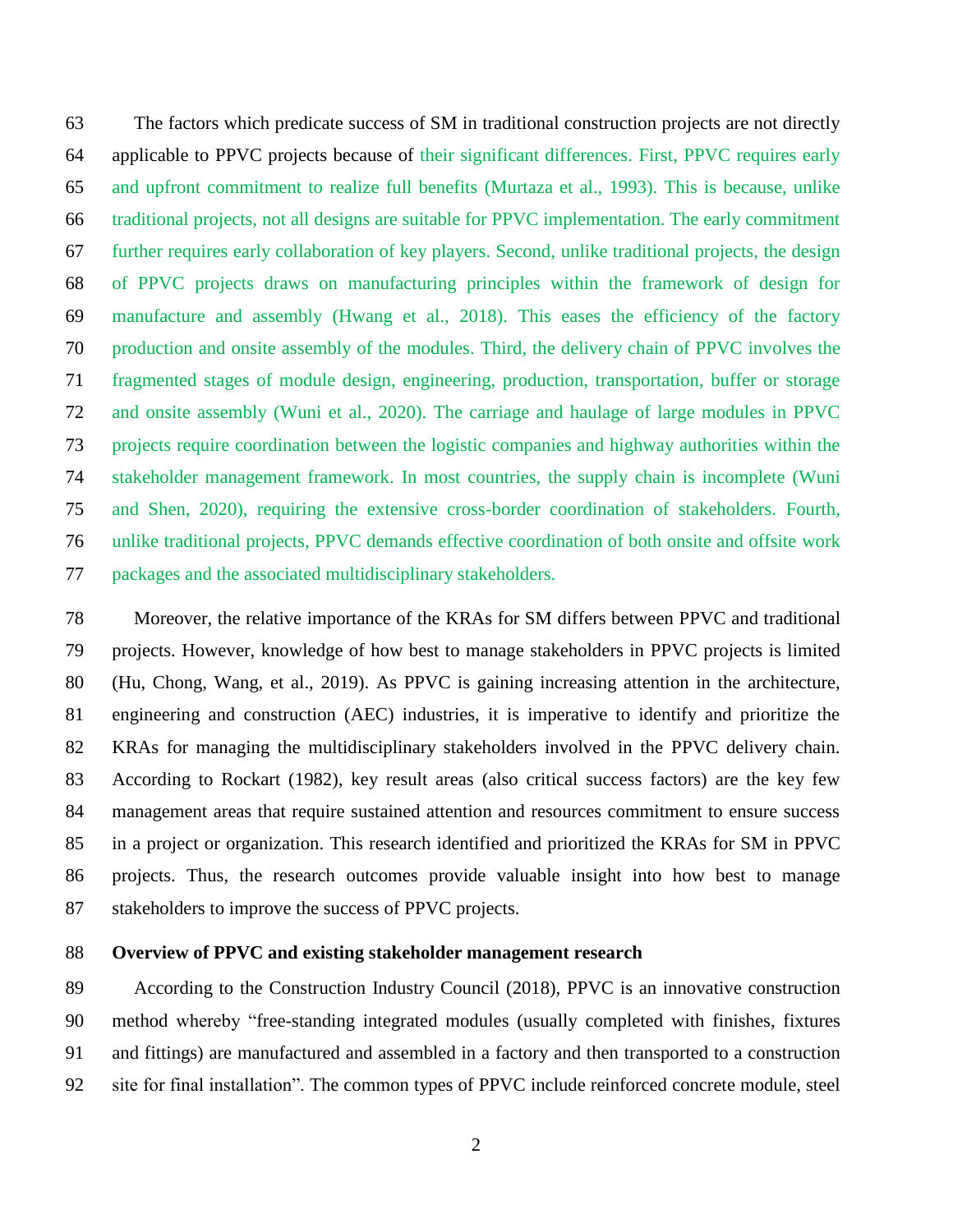frame module and a hybrid module. PPVC and OSM are implemented to improve productivity (Hwang et al., 2018), reduce construction time, minimize construction costs, improves predictability of cost and schedule, improve construction quality, improve the health and safety of workers (Blismas et al., 2006), promote streamlined project delivery, reduce construction waste (Jaillon et al., 2009), minimize carbon emissions (Mao et al., 2013) and promote innovation (Wuni and Shen, 2019c). Although PPVC can be used for diverse projects, it is very suitable for projects with repetitive designs and layout such as student halls, hotels, hospitals, schools, mass housing, prisons, among others.

 The PPVC delivery chain have significant similarities with those of modular construction, volumetric prefabricated construction, industrialized building systems, and prefabricated prefinished volumetric construction (Wuni and Shen, 2019a). Where circumstances merit, the proper implementation of PPVC in a project leverages higher degree of construction project quality control and improves project adaptability, productivity, safety, and sustainability (Construction Industry Council, 2018). The general processes of PPVC project delivery involves project design, permitting, factory production of modules, transportation of modules to site, and on-site installation of modules (Building and Construction Authority, 2017). At each of these stages, the PPVC project has critical relationships with various stakeholders.

 According to Wuni et al. (2019), the distinct segments of the PPVC supply chain are fragmented, complex and interdependent with each stage composed of multiple stakeholders. Some studies have explored stakeholder dynamics and relationships in PPVC projects. Jeong et al. (2009) developed a US-based industry specific framework explaining the relationship between manufacturers and suppliers in manufactured housing construction. Similarly, Teng et al. (2017) used stakeholder and industrial symbiosis theories to examine the relationship between stakeholders in the industry chain of industrialized building construction in China. Luo et al. (2017) examined the future roles of architects in off-site construction and conceptualized that there is a potential transformation of their roles from "an architectural work mode to a building product mode". London and Pablo (2017) conceptualized and developed an extended stakeholder collaboration framework in industrialized building housing construction using an actor-network theory approach. Liu et al. (2018) developed an assessment criteria system for evaluating the supplier management maturity in prefabricated construction projects in China. Gan et al. (2018)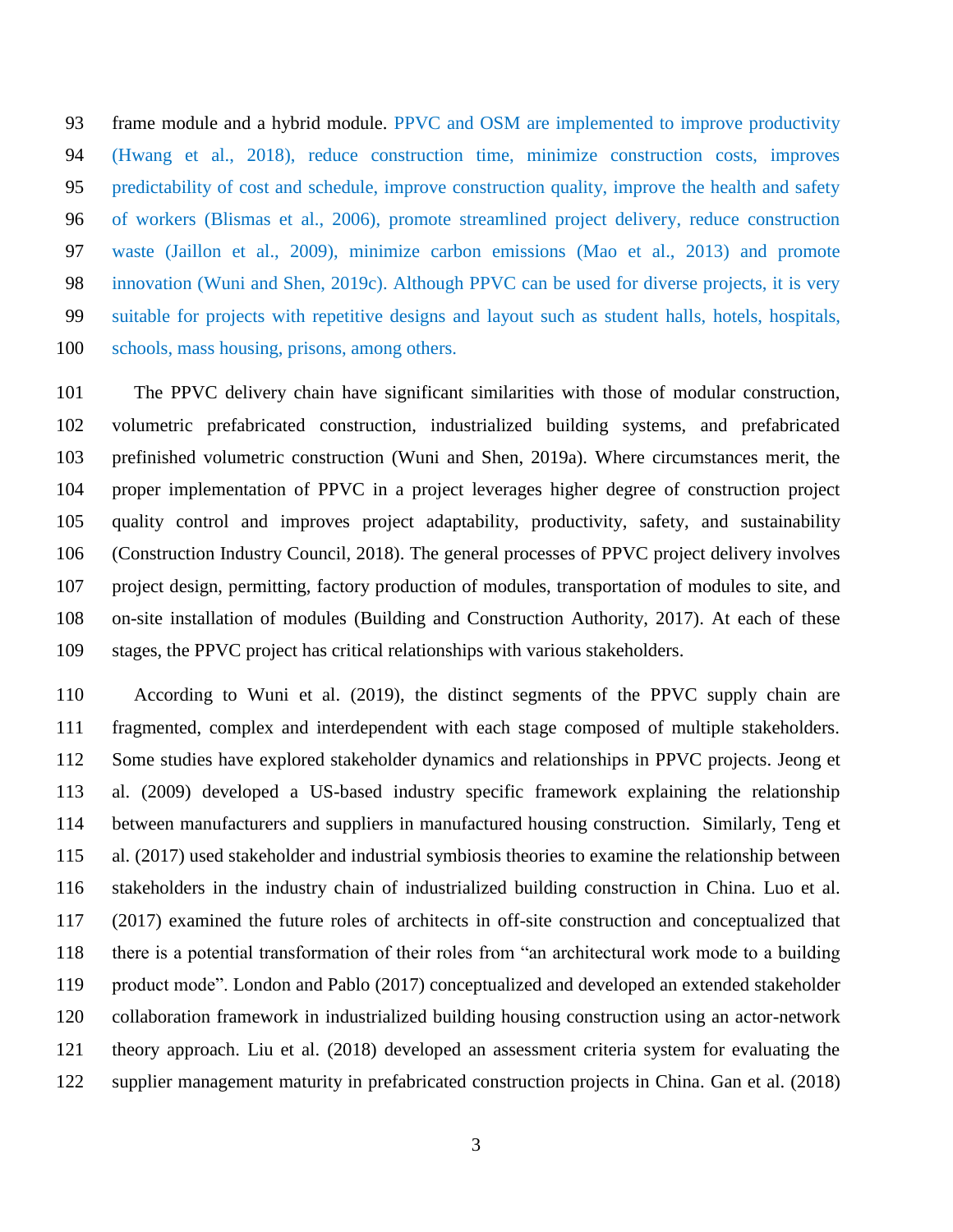conducted a two-mode social network analysis of how stakeholder engagement could facilitate success implementation of OSM techniques in China. Similarly, Xue et al. (2018) conducted a social network analysis of OSM stakeholders and found positive effect of stakeholder collaborative management on the cost performance of OSM techniques. Hu, Chong and Wang (2019) examined the sustainability perception of OSM stakeholders in Australia. Hu, Chong, Wang, et al. (2019) reviewed OSM stakeholder management studies and concluded that existing studies focused on perceptions and behaviours of stakeholders in OSM adoption and stakeholder management strategies.

 The literature synthesis suggests that some studies have explored general OSM stakeholder management issues, usually in the context of wider adoption from an industry scale, but no study examined the success factors for SM in OSM techniques. Effectively, the success factors for SM in PPVC projects can hardly be identified directly from the literature. Nevertheless, some existing treatises have implicitly addressed the success factors for SM in OSM projects and several studies have also addressed the success factors for SM in traditional construction projects. Thus, these studies provided useful references to identify the success factors which may be relevant to SM in PPVC projects. For instance, Yang et al. (2009) conducted a questionnaire survey with project managers in Hong Kong and identified the top 5 KRAs for SM in construction projects as managing stakeholders with social responsibilities, exploring needs and constraints of stakeholders to a project, proper and frequent communication and engagement of stakeholders, understanding the interest areas and needs of stakeholders, and analysing conflicts and coalition among stakeholders.

 Yang et al. (2010) identified the two most important success factors for SM in construction projects to include managing stakeholders with social responsibilities and effective communication among stakeholders. Yang et al. (2011) conducted a questionnaire survey with stakeholders and corroborated the findings of Yang et al. (2009). Molwus et al. (2017) conducted a questionnaire survey with practitioners in the UK and identified the top 5 KRAs for SM in construction projects to include involvement of relevant project stakeholders at the inception stage, understanding the project interest areas of the stakeholders, proper and frequent communication with stakeholders, managing how project decisions affect stakeholders, and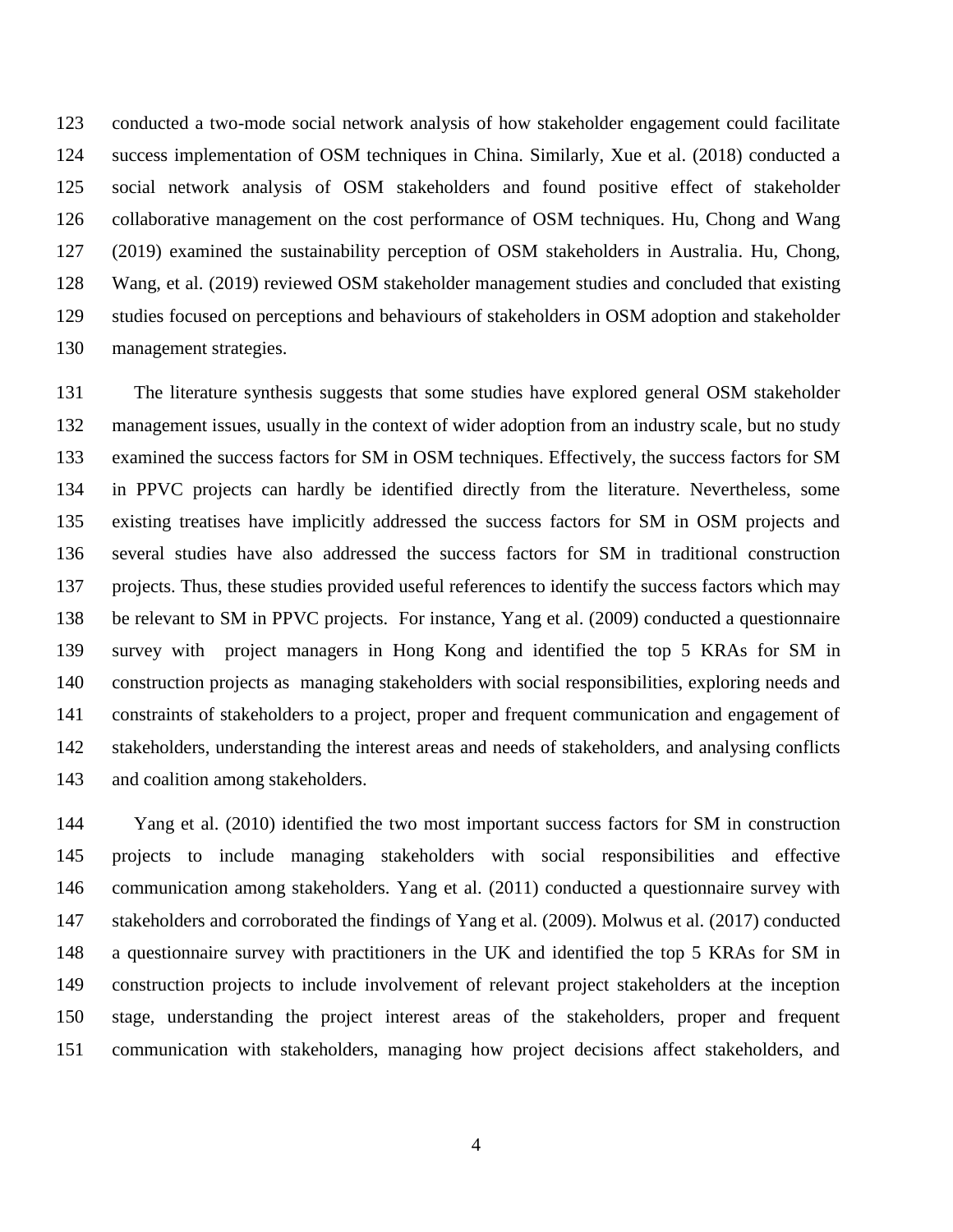resolving conflicts among stakeholders. A comprehensive review of the literature provided a sound basis for identifying the potential KRAs for SM in PPVC projects.

### **Research methodology**

## *Identification of key result areas*

 The KRAs for SM in PPVC projects were identified through a comprehensive literature review and pretesting with PPVC experts. The literature review was used to identify the tentative list of KRAs for SM in PPVC projects because it is a useful approach which allows an empirical study to build on existing studies and provides a theoretical underpinning for the new study. This allows the findings to be discussed in the context of the existing literature. Based on the review, a preliminary list of the KRAs for SM in PPVC projects was developed. The tentative list was piloted with three PPVC experts from Australia, Hong Kong, and Canada. These three experts were purposively sampled because of their combined academic research track records and hands- on experience in PPVC/OSM projects. The three countries or economies were also selected because of their advancement in the PPVC or related OSM techniques. These three experts were not included in the final questionnaire survey. The experts were requested to ascertain the relevance and suitability of the KRAs for SM in PPVC projects. Based on the outcome of the expert review, some KRAs were reworded, merged, modified or deleted. Table I shows the final list of KRAs which formed the basis of the questionnaire survey in the study. According to Freund (1988), KRAs are few and usually ranges between 5 and 8. Thus, an evaluation of these KRAs through the questionnaire survey will highlight the most important KRAs for effective SM in PPVC projects.

#### [**Table I**. Final list of KRAs for SM in PPVC projects]

### *Questionnaire design and measurement instrument*

 A structured questionnaire formed the survey instrument for evaluating the identified KRAs for SM in PPVC projects. Although shrouded with subjectivity, questionnaires are widely used in construction management research to solicit quantitative data from practitioners and experts (Wuni and Shen, 2019a). Previous studies on KRAs for SM in construction projects mainly used questionnaires (Molwus et al., 2017; Yang et al., 2009, 2010). The administered questionnaire used contained two sections: section 1 solicited background information of the respondents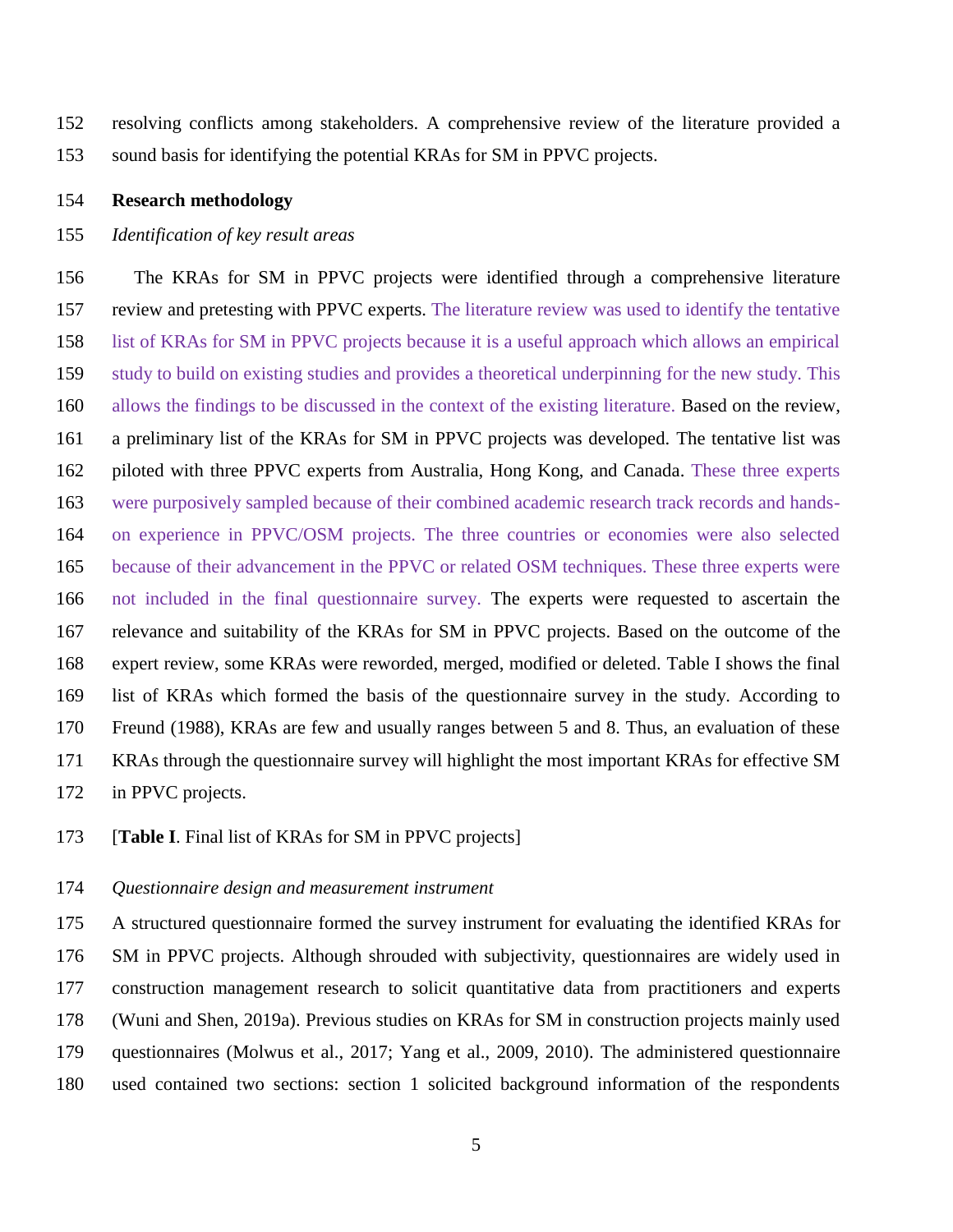(Table II) and section 2 was designed to measure the significance and criticality of the KRAs. The measurement instrument used to evaluate the KRAs was a 5-point grading, where 1=least significant, 2=fairly significant, 3=significant, 4=very significant, and 5=extremely significant.

#### *Sampling technique and data collection approach*

 The research aimed to identify and establish a generic framework of the KRAs for effective SM in PPVC projects. Thus, an international survey of experts was considered appropriate (Osei- Kyei et al., 2017). The expert approach draws on the lessons and hands-on experiences of different experts from different countries to evaluate the relevance, applicability and relative significance of the KRAs for SM in PPVC projects. It is immediately recognized that the relative importance of the KRAs is sensitive to different project characteristics and territories. Nonetheless, an expert has been used in previous studies evaluate success criteria for public- private partnership projects (Osei-Kyei et al., 2017) and drivers for implementing green building technologies (Darko et al., 2017). Following the precedents of Osei-Kyei et al. (2017) and Darko et al. (2017), a purposive sampling technique was adopted to identify the relevant PPVC experts because the non-existence of a central global database for PPVC experts rendered the use of random sampling impractical. The sampling framework included PPVC experts in academia and industry. The academic experts were identified based on PPVC and OSM research publications in high impact construction management journals whereas the industry experts were identified from the databases of offsite construction councils and bodies such as modular building institute, construction industry institute, among others. Overall, a total of 400 PPVC experts were 201 identified and their contact details were recorded in an MS excel file.

[**Table II.** Background information of the engaged experts]

 The most feasible and economical way to solicit the opinions of the experts was through online surveys (Darko et al., 2017; Osei-Kyei et al., 2017). The "Survey Monkey" platform was used to generate an online version of the questionnaire and the web link was copied. Personalized emails were written each of the 400 experts, inviting them to participate in the survey. In each email, the link to the online questionnaire survey was attached. The experts were encouraged to complete the survey within 4 weeks. After two rounds of reminders, samples of 56 valid responses were retrieved. Although small, such smaller sizes are characteristic of international surveys. This sample size was considered adequate because it satisfied the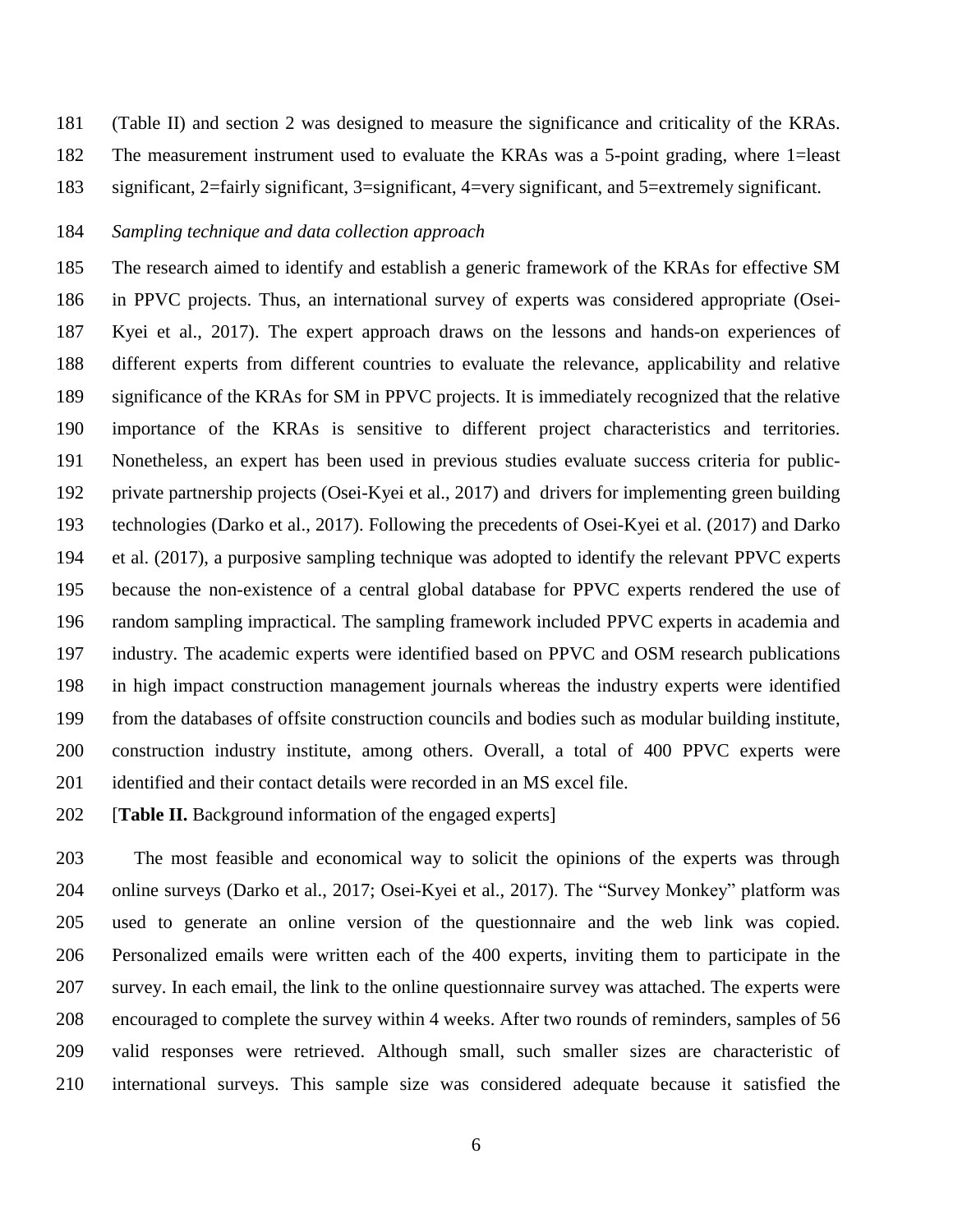minimum requirement of 30 responses for the central limit theorem and exceeded the samples sizes in similar studies such as 27 (Sachs et al., 2007) and 46 (Osei-Kyei et al., 2017).

## *Methods of data analysis*

 A two-stage statistical analytical protocol was implemented on the dataset with the aid of the Statistical Package for the Social Sciences (SPSS v.20). The first stage involved pretesting of the dataset for reliability and distribution. The Cronbach's Alpha was computed to measure the reliability of the grading scale. An Alpha value ranges between 0 and 1 with a minimum acceptable value of 0.70 (Tavakol and Dennick, 2011). The analysis of the dataset generated a Cronbach's Alpha of 0.787, indicating acceptable reliability and validity of the grading scale. Based on Zafar et al. (2019), the Shapiro – Wilk test was conducted to ascertain the normality of the dataset and the results are shown in Table III. The outcome revealed that the dataset was not normally distributed. As a result, a ranked-based nonparametric statistical techniques, called the Kruskal – Wallis test was used to determine whether there are statistically significant variations between the responses of the experts from academia and those from industry (Zafar et al., 2019). The outcome revealed that all the KRAs (except SF6) were not significant (P>.0.05) at 95% confidence interval, as shown in Table III. The results indicated that there are no significant variations, implying that the responses can be treated as a unified whole.

 The second stage involved quantitative evaluation of the KRAs. The mean scores of the KRAs for SM in PPVC projects were computed to determine the average quantitative ranking of 230 the KRAs. The mean score  $(u_i)$  of each KRA was computed as follows:

231 
$$
\mu_i = \frac{\sum_{i=1}^{n} (X_i \times E_i)}{\sum_{i=1}^{n} (E_i)},
$$
  $(1 \le \mu_i \le 5)$  (1)

232 Where,  $X_i$  represents a score given to each KRA by the experts, ranging from 1 to 5 (1= least 233 significant and 5=extremely significant); and  $E_i$  represents the frequency of each rating  $(1 - 5)$ for each KRA. The mean scores formed the basis for ranking and prioritizing the KRAs.

 The dataset was further tested to ascertain its suitability for factor analysis. First, the 12 factors to 56 sample size in the current study satisfied the 1:5 factor to sample size requirement for factor analysis (Lingard and Rowlinson, 2006). Second, an acceptable Cronbach's Alpha value of 0.787 indicated a good internal consistency of the grading scale and supported factor analysis (Zafar et al., 2019). Third, the Kaiser-Meyer-Olkin (KMO) Test for Sampling Adequacy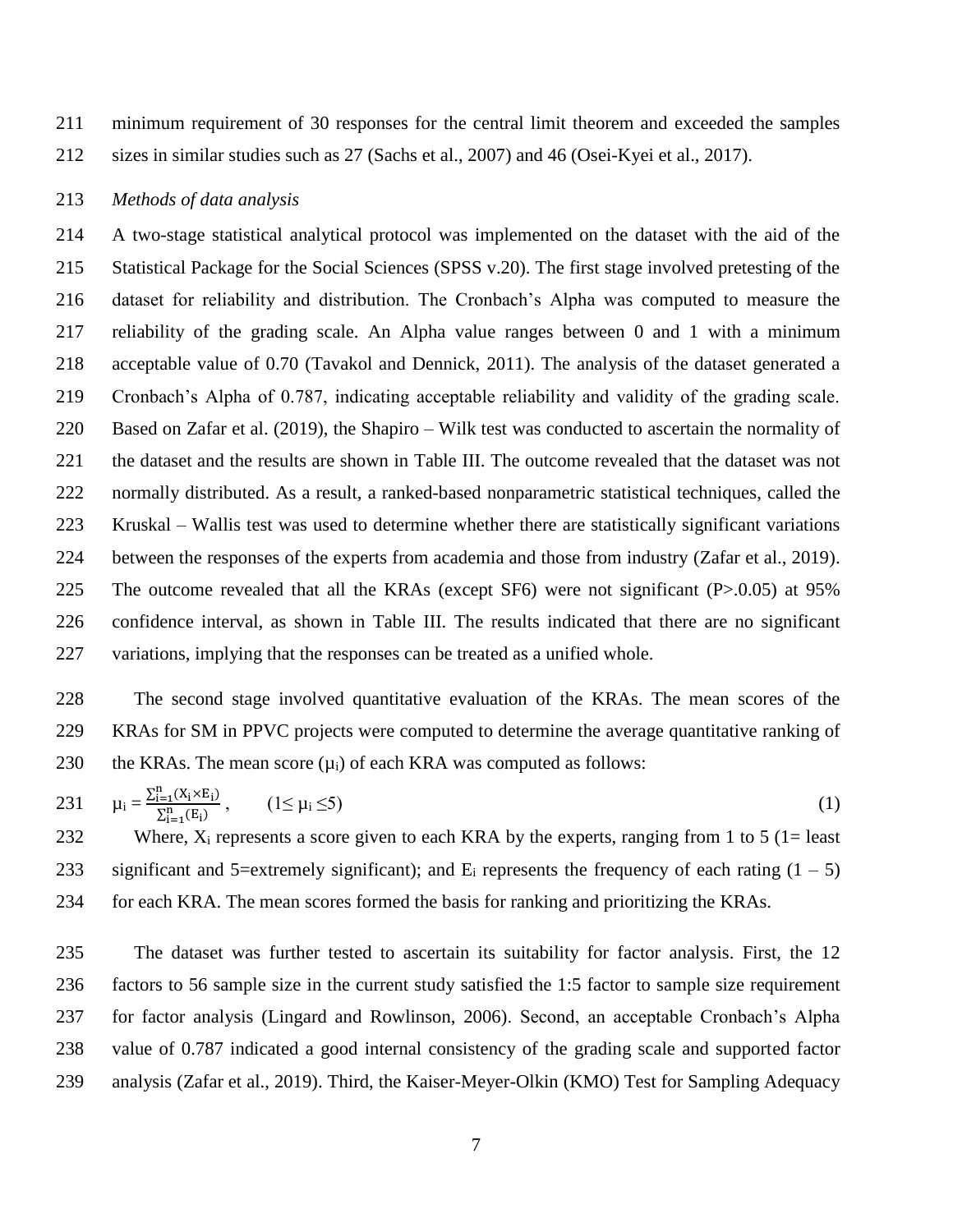generated a test statistic of 0.664, which is within acceptable range (Norusis, 2008). Fourth, the Bartlett's test for Sphericity was conducted to ascertain suitability of the dataset for structure detection. The test generated an approximate Chi-Square value of 253.90 and a p-value less than 0.000, indicating the correlation matrix of the KRAs does not constitute an identity matrix. Considering these outcomes, an exploratory factor analysis was conducted to explore the structure of the KRAs. Drawing of Zafar et al. (2019), the research used Principal Component Analysis as the factor extraction method and Varimax with Kaiser Normalization as the factor rotation method. The rotation converged in 12 iterations and a generated a 3-factor solution. The factor groupings are referred to as principal result areas (PRAs) and are shown in Table V.

#### **Results of data analysis**

## *Frequency distribution of the KRAs for SM in PPVC projects*

 The number of times the experts assessed the KRAs based on the 5-point grading scale are shown in Table III. Results of the Shapiro – Wilk test (p-values) and the Kruskal – Wallis test (p- values) are also shown in Table III. Aside SF12, a maximum of one expert assessed each of the KRAs as 'least significant'. Majority of the experts evaluated the KRAs as either significant or very significant (see Table III). This evaluation pattern suggests that the experts considered all the KRAs relevant to the effective SM in PPVC projects. The Shapiro – Wilk test were statistically significant (P<0.000) for all KRAs, suggesting the dataset is not normally distributed. The Kruskal – Wallis test was not statistically significant (P>0.05) for all other KRAs, except SF6. The p-value for SF6 in Table III is significant (p =0.015) at 95% confidence level, indicating that there were significant variations in its evaluation by the experts in academia and industry. Thus, it was removed and excluded from the factor analysis. This provided a sound basis for treating the remaining dataset holistically.

## [**Table III**. Frequency scores of the KRAs for SM in PPVC Projects]

*Mean score analysis and ranking of the KRAs for SM in PPVC projects*

 The mean scores of the KRAs for SM in PPVC projects were computed and shown in Table IV. It also shows the standard deviations of the responses for each success factor and their overall ranking. Based on the mean scores and standard deviations, the 5 most important KRAs for effective SM in PPVC projects include: SF1– effective working collaboration, communication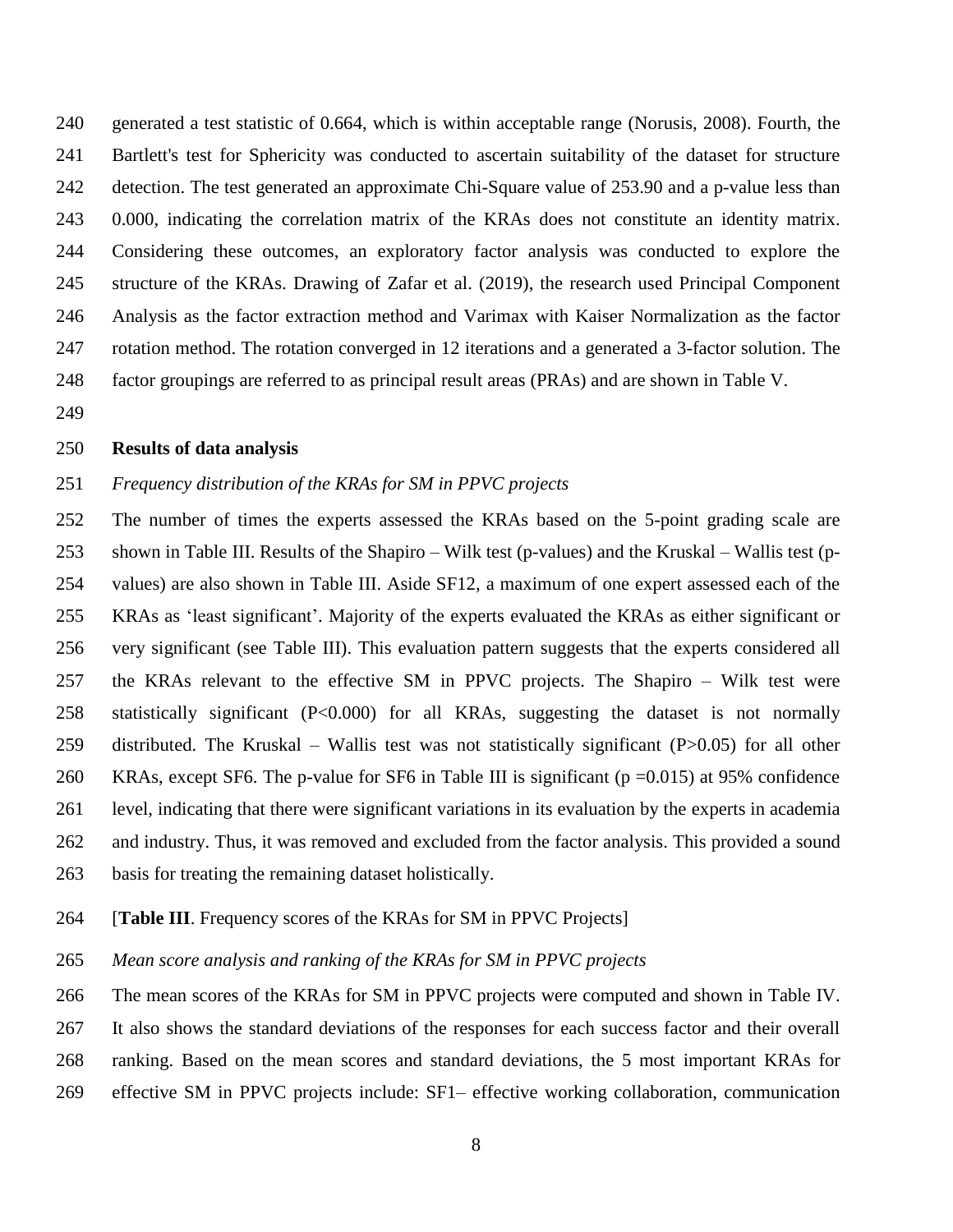and information sharing among participants (3.86), SF2– effective coordination of the PPVC supply chain segments (3.79), SF3 – early involvement of relevant stakeholders in the PPVC project (3.77), SF13 – extensive planning and analysis of stakeholder salience, needs, constraints and interest areas (3.71), and SF4 – active involvement of key participants throughout the project (3.70).

#### [**Table IV**. Mean Scores of the KRAs for SM in PPVC Projects]

 Based on the linguistic variables assigned to the 5-point grading scale, the minimum criticality threshold is 3.00 (Zafar et al., 2019), suggesting that all the KRAs were assessed as significant to the success of SM in PPVC projects. These KRAs are all discussed in the subsequent sections of the paper.

## *Factor analysis of the KRAs for SM in PPVC Projects*

 The factor analysis generated 3 PRAs, explaining about 66.63% of the total variance in the success of SM in PPVC projects. Table V shows the results of the factor analysis. The 3 PRAs include: PRA1 – stakeholder analysis and early involvement, PRA2 – effective communication and information sharing, and PRA3 – stakeholder interest integration and conflict management. The reduction of the 11 KRAs into 3 PRAs reduces the cognitive complexity associated with managing the fragmented list of KRAs and provides a comprehensive framework for implementing the KRAs (Ameyaw and Chan, 2015). These 3 PRAs are discussed in the next section.

[**Table V**. Principal result areas for SM in PPVC Projects]

#### **Discussions of key findings**

### *PRA1 – stakeholder analysis and early involvement*

 Stakeholder analysis and early involvement comprises 4 KRAs and explains about 39.64% of the total variance in the success of SM in PPVC projects. The 4 KRAs are: (a) effective coordination of involved stakeholders in the PPVC project, (b) extensive planning and analysis of stakeholder salience, needs, constraints and interest areas, (c) early involvement of relevant stakeholders in the PPVC project, and (d) effective management of stakeholder-associated risks in the PPVC. The use of PPVC in a project requires early commitment to the approach to realize its full benefits (Blismas et al., 2006; Wuni et al., 2019). Construction stakeholder theory postulates that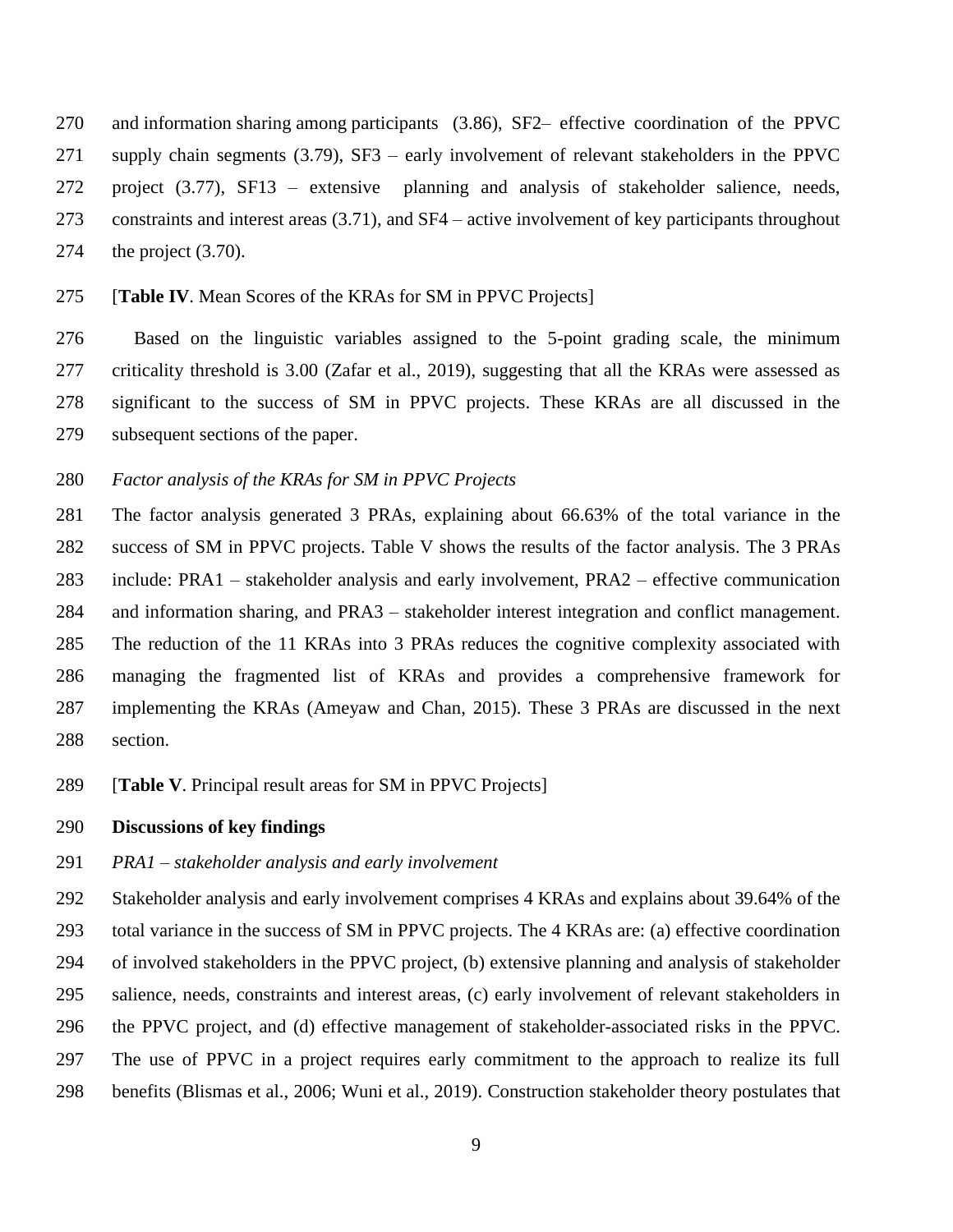several stakeholders abound in construction project. Successful SM in PPVC projects also involves early identification, planning, engagement, and control of the relevant stakeholder and the risks associated with realization of their expectation from the project (Project Management Institute, 2017). Generally, SM initiates with stakeholder mapping and analysis (Freeman, 1984). Extensive planning and analysis results in the identification and determination of the relevant stakeholders in the PPVC project (Hu, Chong, Wang, et al., 2019).

 The relevance of the involved stakeholders differs across the major stages of the PPVC project. Stakeholder analysis is required to identify the relevant stakeholders at the different stages of the PPVC project life cycle and their interest, motives, value systems, needs, and constraints to the project (Luo et al., 2019). The outcome of such analysis provides a sound basis for effective SM, starting from the earliest stages of the PPVC project life cycle. For instance, the most relevant stakeholders at planning, conception and design stages of PPVC projects include the architect, designer, engineers, contractor, owners/developers and fabricators (Wuni et al., 2019). These multidisciplinary stakeholders have their unique roles at the design stage but their effective coordination will improve the success of the early stages and subsequent stages (Xue et al., 2018).

#### *PRA2 – effective communication and information sharing*

 PRA2 comprises 4 KRAs for successful SM in PPVC projects, including (i) effective coordination of the PPVC supply chain segments, (ii) effective working collaboration, communication and information sharing among participants, (iii) active involvement of key participants throughout the project, and (iv) effective use of information and communication technology. PRA2 explains about 14.62% of the total variance in the success of SM in PPVC projects. The different stakeholders perform mutually reinforcing and complimentary roles comprising decision support, production, and coordination of construction trades (Hu, Chong, Wang, et al., 2019). Good working collaboration, effective communication and information sharing is indispensable to the successful SM throughout the PPVC project life cycle. As expected, proper and frequent communication among stakeholders constitutes one of the most cited KRAs for SM in construction projects (Molwus et al., 2017; Yang et al., 2010; Yang and Shen, 2015). This collaboration constitutes a necessity in PPVC projects because the decisions and roles of upstream stakeholders significantly influences the roles and decisions of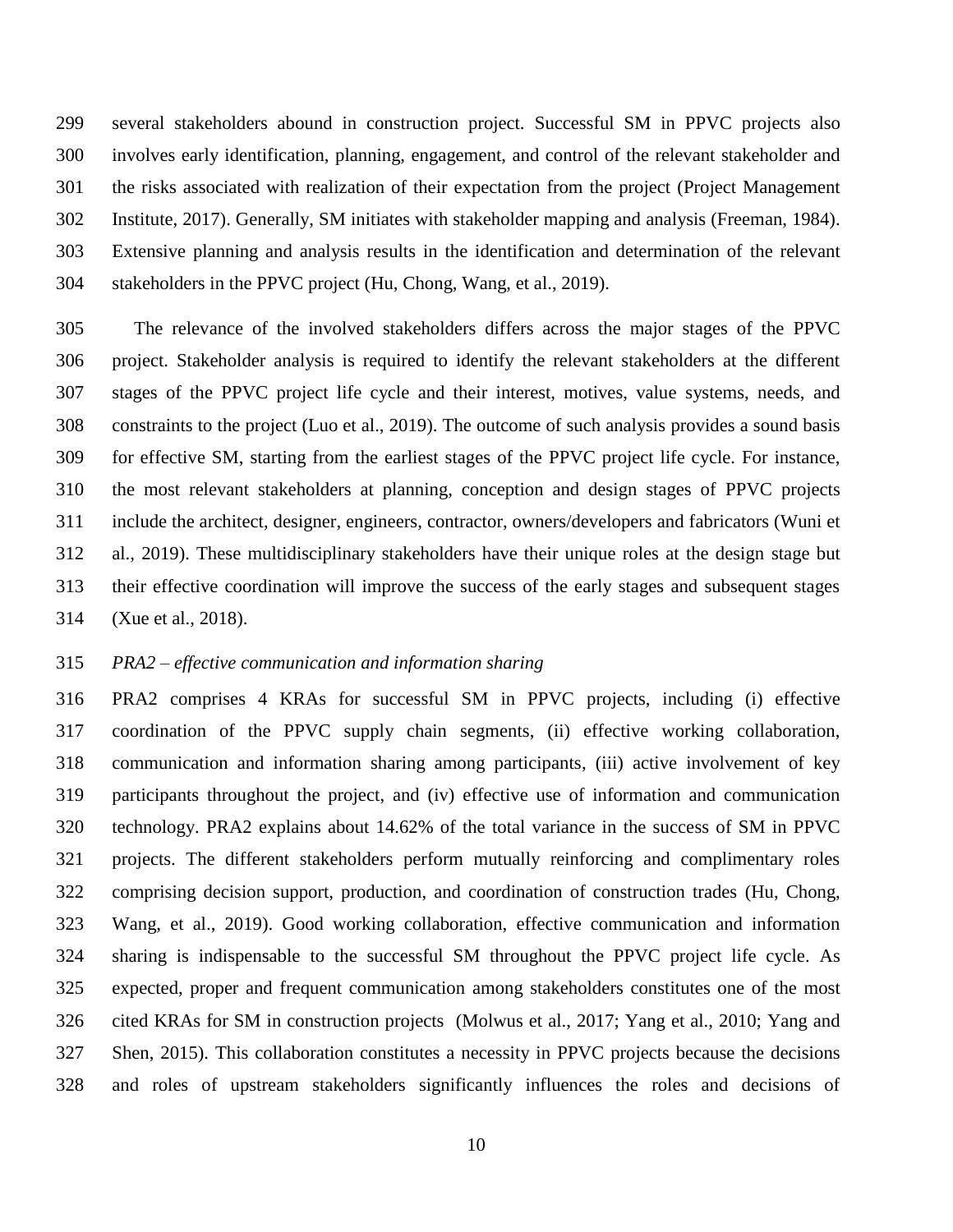downstream stakeholders along the PPVC supply chain (Wuni et al., 2019). For instance, the dimensional and geometric tolerances specified by the design team (architect, designer, engineer) are engineered and reflected in the production of the modules by the factory production team. Thus, poor collaboration between these two teams could result in significant risk of cost increase and disputes among the project participants. Thus, the prevailing poor shared understanding of the best mechanisms for effective collaboration among the interdisciplinary stakeholders engenders a significant risk to successful SM and the overall success of PPVC projects (Nadim and Goulding, 2009). Effective collaboration of stakeholders along the PPVC supply chain can be leveraged using information and communication technology such as building information modelling (BIM). Li et al. (2017) combined BIM and radio frequency identification and developed a real-time collaborative platform for knowledge exchange, information sharing and active monitoring of the supply chain of prefabricated construction in Hong Kong. The use of BIM could facilitate advanced supply chain arrangement to improve collaboration and communication among project participants.

### *PRA3 – stakeholder interest integration and conflict management*

 This PRA comprises 3 KRAs and explains about 12.36% of the total variance in the success of SM in PPVC projects. The KRAs within PRA3 include: (i) effective stakeholder conflict resolutions and management, (ii) effective use of integrated project delivery method and contracting, and (iii) adequate knowledge and good contractor leadership. Successful PPVC projects should the expectations and requirements of the relevant stakeholders (Sanvido et al., 1992). However, the relevant stakeholders in PPVC projects are interdisciplinary and diverse, with their unique goals, value systems, and needs along the supply chain (Luo et al., 2019; Wuni et al., 2019). The varied expectations, interests and concerns of the stakeholders are often competing and conflicting (Freeman, 1984). Thus, adequate experience and effective leadership of the contractor, developer and project managers are required to balance the conflicting interests and reconcile the expectations with the overall objectives of the PPVC project (Choi et al., 2016; Wuni and Shen, 2019b). The integration of the stakeholders beyond their conflicting interests in the project allows for resources pooling, deployment of complimentary capabilities, and promotion of greater collaborative innovation. The integration of the varying requirements, expectations and interests require stakeholder conflict resolutions and management. It takes good leadership in the PPVC project to proactively identify these conflicting interest and to develop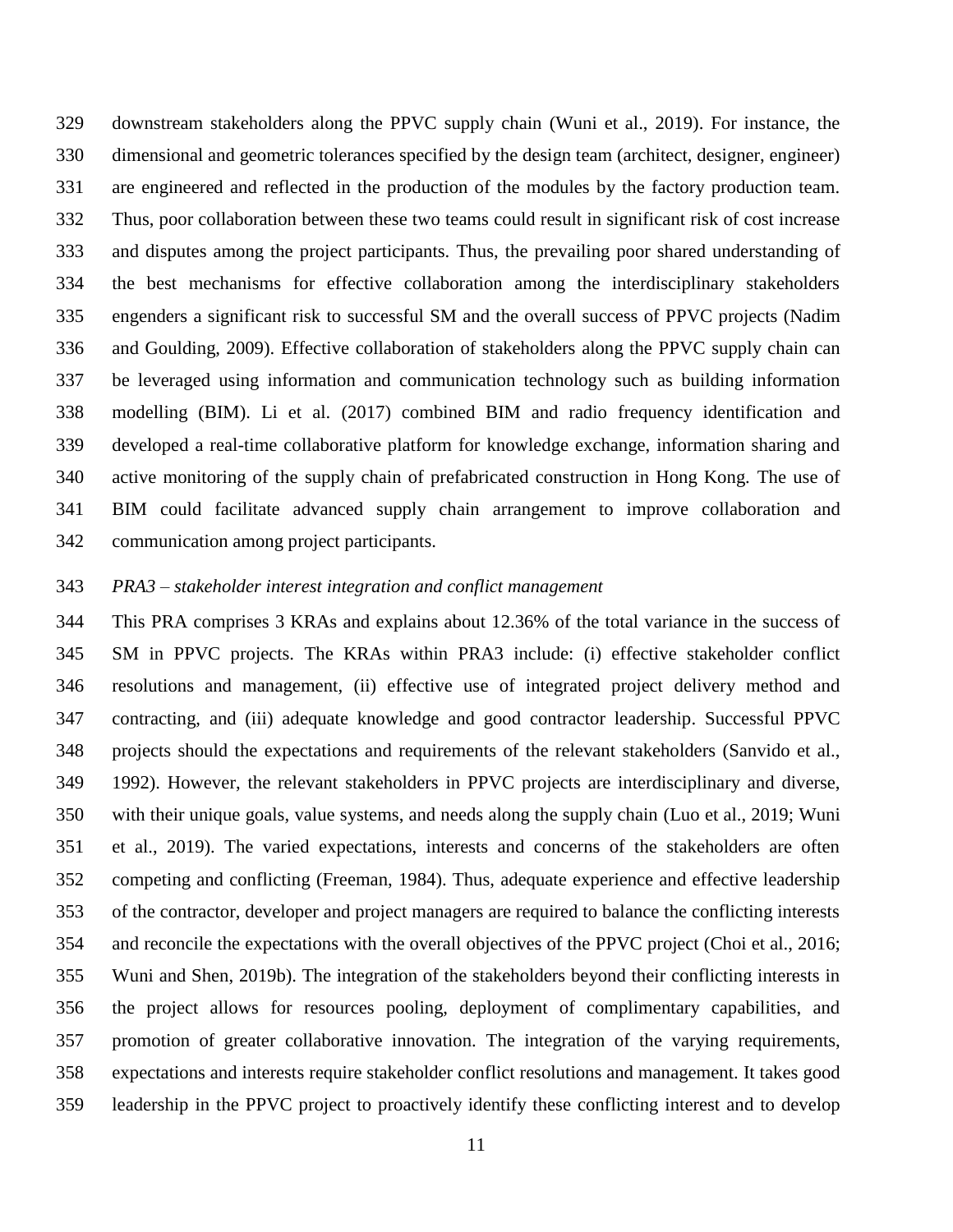effective measures to minimize their significant impact on the success of SM in PPVC projects (Hu, Chong, Wang, et al., 2019).

 Although stakeholder integration is complicated in practice, one effective mechanism to promote stakeholder interests integration and conflict management in PPVC projects is the effective use of integrated project delivery method and contracting (Tam et al., 2007; Wuni and Shen, 2019b). Tam et al. (2007) expounded on the potentials of using integrated project delivery methods and contracting such as the design-build procurement method to reduce conflict in construction projects. Although the design-build (design-manufacture-assemble) procurement method has its unique limitations, it offers the greatest advantage of unifying the design and construction functions of the project to a single entity (Tam et al., 2007). The use of integrated PPVC project delivery method has the advantages of: (i) early integration, coordination, and collaboration among the relevant PPVC stakeholders, (ii) clear definition of the roles and responsibilities of each PPVC project participant, (iii) effective coordination of off-site production of modules and on-site construction trades, (iv) encourages the proactive discharge of assigned roles and responsibilities, (v) promotes effective flow of information and efficient allocation of resources between the PPVC project participants throughout the project life cycle; and (vi) eventually encourages effective communication, trust, and commitment across interfaces (Hu, Chong, Wang, et al., 2019).

#### **Practical implications for OSM and PPVC practitioners**

 The outcomes of the current research have useful implications for the practice and praxis of OSM and PPVC projects' implementation. This research draws on rich perspectives and hands- on experiences of international experts and provides a generic framework for successful SM in PPVC projects. First, the research constitutes the first exclusive attempt at benchmarking the KRAs for SM in PPVC projects. It highlighted some best practices associated with accomplishment of the KRAs and may be adopted to promote successful SM PPVC projects. Thus, it contributes to the practical management of PPVC projects and broadens the global understanding of how best to manage stakeholders in OSM projects. Second, the research prioritized the KRAs and thus delineates the key few areas that should receive sustained attention and efficient allocation of resources to guarantee the successful SM in PPVC projects. Finally, the factor analysis generated a framework of 3 broad management areas which are necessary for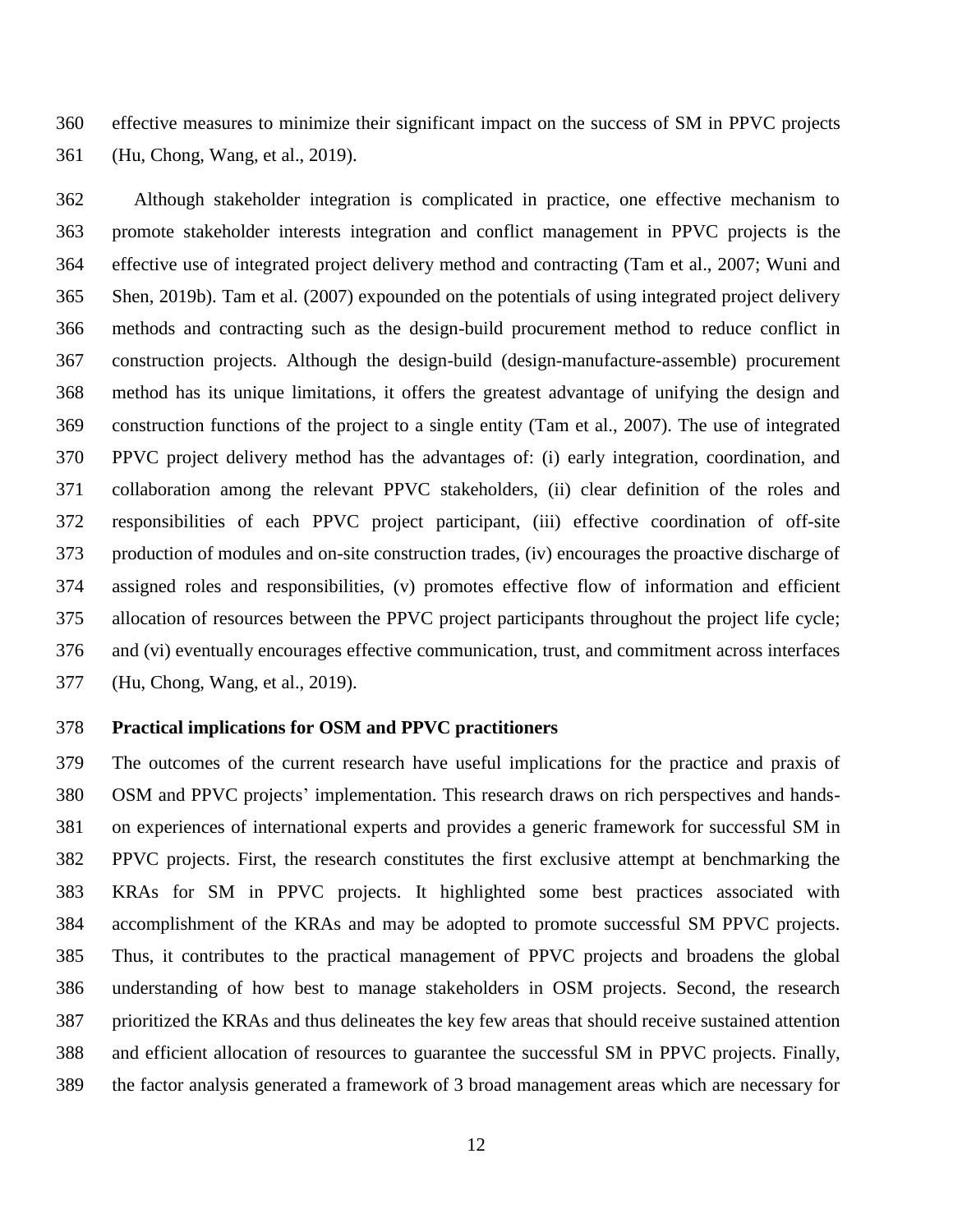the successful SM in PPVC projects. Thus, the research has simplified and reduced the cognitive complexity associated with handling a set of fragmented KRAs.

### **Conclusions, limitations and future research**

 The effective implementation of PPVC, together with associated supply chain arrangements reduces construction time, improves project quality control, adaptability, sustainability, productivity and reduces project life cycle costs. However, the implementation of PPVC projects involves interdisciplinary stakeholders with conflicting interests, requirements, value systems, and needs. A successful PPVC project must realize planned objectives and meet the expectations of the diverse stakeholders. Yet, there is very limited research on how best to manage the stakeholders associated with PPVC projects. This research identified and prioritized the 12 KRAs for SM in PPVC projects, drawing on international survey of experts. Based on mean scores, the 5 most important KRAs for SM in PPVC projects include: effective working collaboration, communication and information sharing among participants; effective coordination of the PPVC supply chain segments; early involvement of relevant stakeholders in the PPVC project; extensive planning and analysis of stakeholder salience, needs, constraints and interest areas; and active involvement of key participants throughout the project. These highlight the profound importance of planning, early commitment, communication, collaboration, and supply chain coordination to the successful management of PPVC stakeholders. A structure detection analysis of the KRAs generated 3 PRAs explaining about 66.63% of the total variation in the success of SM in PPVC projects. The 3 PRAs include: stakeholder analysis and early involvement; effective communication and information sharing; and stakeholder interest integration and conflict management.

 Although the study makes both useful theoretical and practical contributions to the OSM stakeholder management body of knowledge, the study suffered the following limitations. First, although adequate, the sample size was small and may compromise generalization of the results. Second, the generalized analysis of the KRAs overlooked their sensitivities to different project types, stages, and territories. However, such sweeping generalization is sometimes necessary to promote theoretical development of the CEM research domain and to establish generic framework of key management areas. Future research will increase the sample size and explore 419 the interactions of the KRAs using a structural equation model.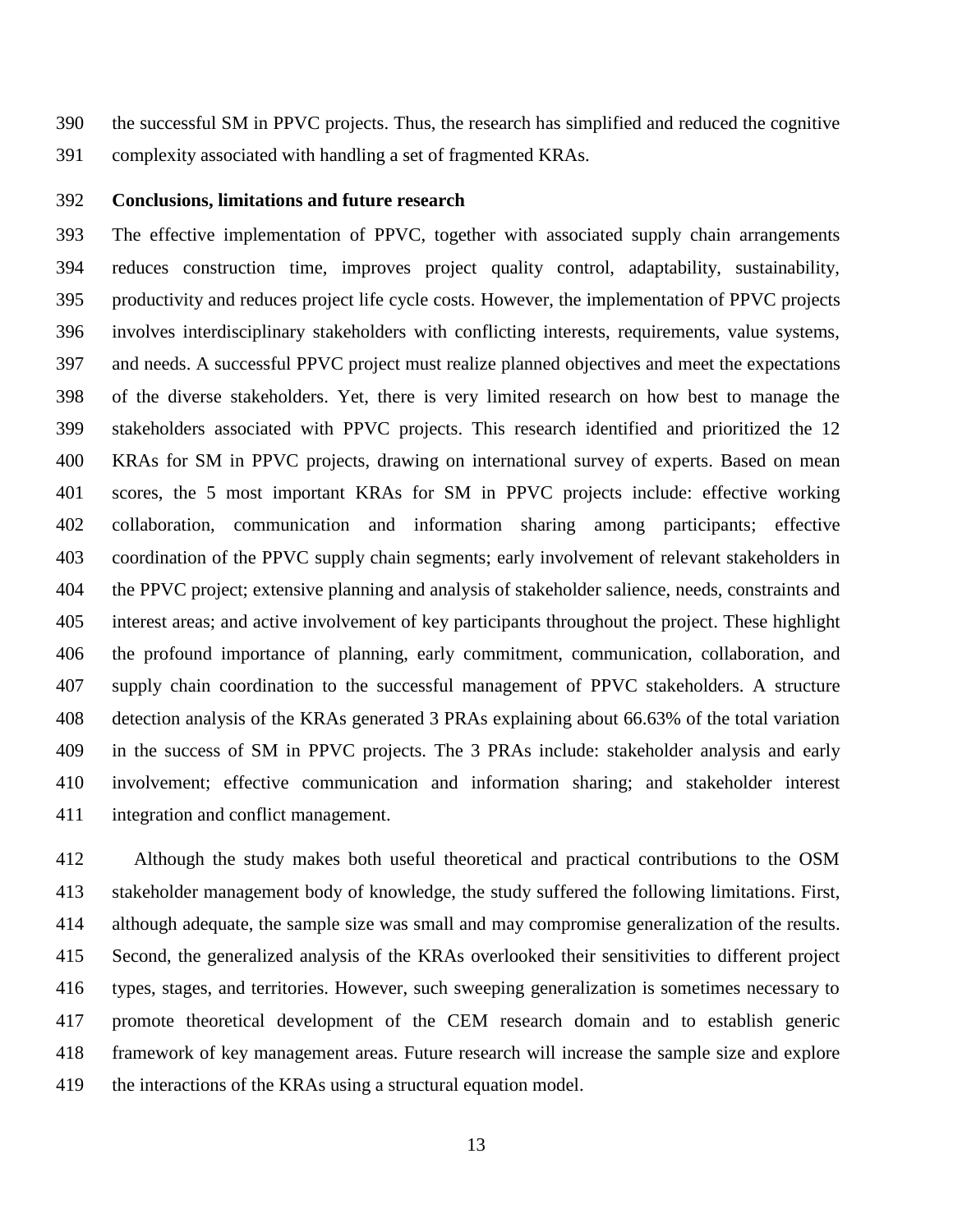## **References**

- Ameyaw, E.E. and Chan, A.P.C. (2015), "Evaluation and ranking of risk factors in public-private partnership water supply projects in developing countries using fuzzy synthetic evaluation approach", *Expert Systems with Applications*, Elsevier Ltd, Vol. 42 No. 12, pp. 5102–5116.
- Blismas, N.G. (2007), *Off-Site Manufacture in Australia : Current State and Future Directions*, Brisbane, AUstralia, available at: http://www.construction-innovation.info/images/pdfs/Publications/Industry\_publications/Off-
- 427 site manufacture in Australia.pdf.
- Blismas, N.G., Pasquire, C. and Gibb, A.G.F. (2006), "Benefit evaluation for off-site production in construction", *Construction Management and Economics*, Vol. 24 No. 2, pp. 121–130.
- Building and Construction Authority. (2017), *Overview of Design for Manufacturing and Assembly (DFMA)*, Singapore.
- Choi, J.O., O'Connor, J.T. and Kim, T.W. (2016), "Recipes for Cost and Schedule Successes in Industrial Modular Projects: Qualitative Comparative Analysis", *Journal of Construction Engineering and Management*, Vol. 142 No. 10, p. 04016055.
- Construction Industry Council. (2018), "About Modular Integrated Construction", Construction Industry Council, Hong Kong.
- Darko, A., Chan, A.P.C., Owusu-Manu, D.G. and Ameyaw, E.E. (2017), "Drivers for implementing green building technologies: An international survey of experts", *Journal of Cleaner Production*, Elsevier Ltd, Vol. 145, pp. 386–394.
- Freeman, R.E. (1984), *Strategic Management: A Stakeholder Approach*, Pitman Publishing Inc., London, available at:https://doi.org/10.1017/CBO9781139192675.
- Freeman, R.E. (2007), "Managing for Stakeholders", *SSRN Electronic Journal*, pp. 1–22.
- Freund, Y.P. (1988), "Critical Success Factors", *Planning Review*, Vol. 16 No. 4, pp. 20–23.
- Gan, X., Chang, R. and Wen, T. (2018), "Overcoming barriers to off-site construction through engaging stakeholders: A two-mode social network analysis", *Journal of Cleaner Production*, Elsevier Ltd, Vol. 201, pp. 735–747.
- Goodier, C., Gibb, A.G.F., Mancini, M., Turck, C., Gjepali, O. and Daniels, E. (2019), "Modularisation and offsite in engineering construction: an early decision-support tool", *Proceedings of the Institution of Civil Engineers - Civil Engineering*, pp. 1–45.
- Hu, X., Chong, H.Y. and Wang, X. (2019), "Sustainability perceptions of off-site manufacturing stakeholders in Australia", *Journal of Cleaner Production*, Elsevier Ltd, Vol. 227, pp. 346– 354.
- Hu, X., Chong, H.Y., Wang, X. and London, K. (2019), "Understanding Stakeholders in Off-Site Manufacturing: A Literature Review", *Journal of Construction Engineering and Management*, Vol. 145 No. 8, pp. 1–15.
- Hwang, B.-G., Shan, M. and Looi, K.Y. (2018), "Knowledge-based decision support system for prefabricated prefinished volumetric construction", *Automation in Construction*, Elsevier,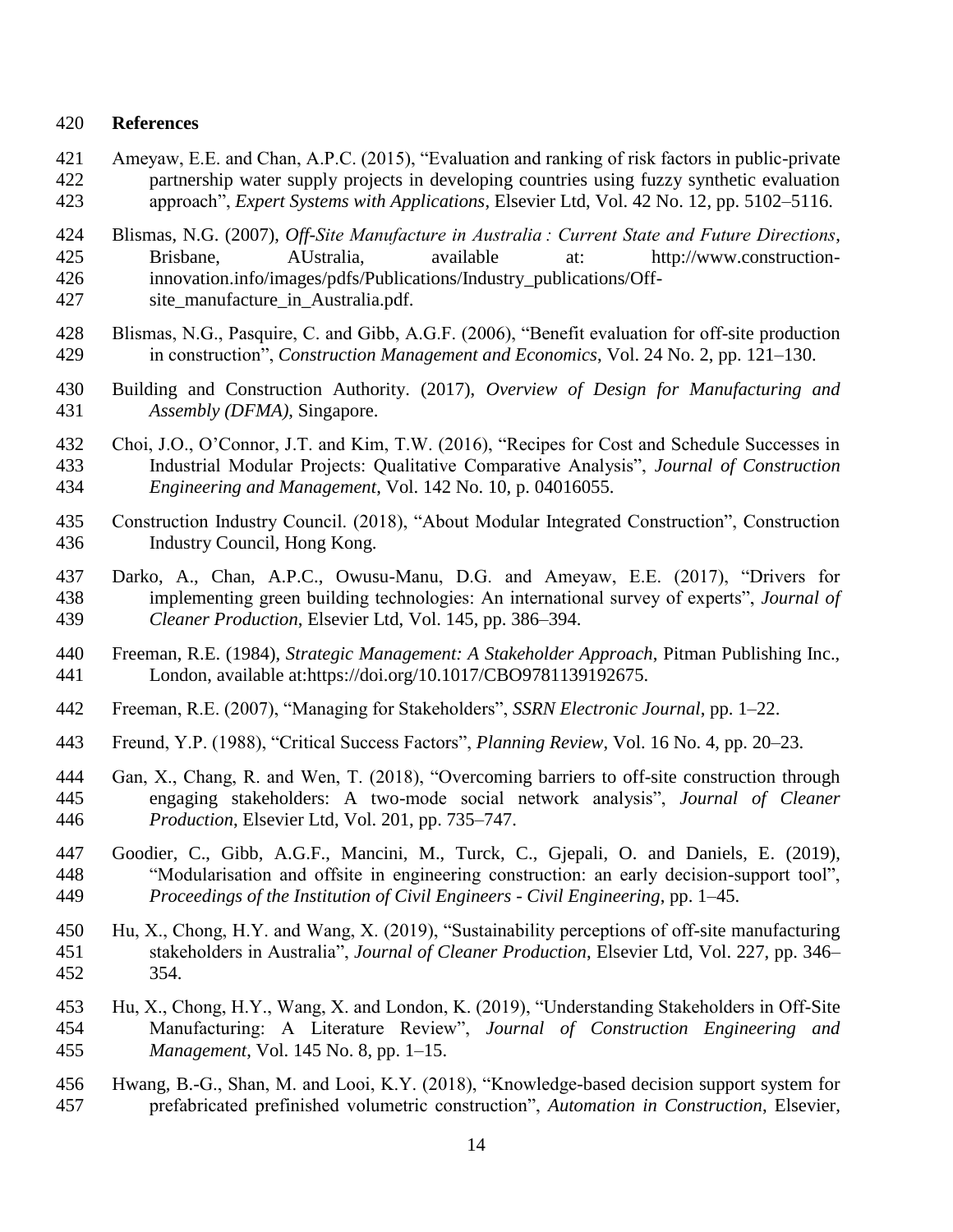- Vol. 94 No. July, pp. 168–178.
- Jaillon, L., Poon, C.S. and Chiang, Y.H. (2009), "Quantifying the waste reduction potential of using prefabrication in building construction in Hong Kong", *Waste Management*, Elsevier Ltd, Vol. 29 No. 1, pp. 309–320.
- Jeong, J.G., Hastak, M. and Syal, M. (2009), "Framework of manufacturer-retailer relationship in the manufactured housing construction", *Construction Innovation*, Vol. 9 No. 1, pp. 22– 41.
- Li, C.Z., Zhong, R.Y., Xue, F., Xu, G., Chen, K., Huang, G.G. and Shen, G.Q. (2017), "Integrating RFID and BIM technologies for mitigating risks and improving schedule performance of prefabricated house construction", *Journal of Cleaner Production*, Elsevier Ltd, Vol. 165, pp. 1048–1062.
- Lingard, H. and Rowlinson, S. (2006), "Letter to the Editor", *Construction Management and Economics*, Vol. 24 No. 11, pp. 1107–1109.
- Linner, T. and Bock, T. (2012), "Evolution of large-scale industrialisation and service innovation in Japanese prefabrication industry", *Construction Innovation*, Vol. 12 No. 2, pp. 156–178.
- Liu, K., Su, Y. and Zhang, S. (2018), "Evaluating supplier management maturity in prefabricated construction project-survey analysis in China", *Sustainability (Switzerland)*, Vol. 10 No. 9, pp. 1–21.
- London, K. and Pablo, Z. (2017), "An actor–network theory approach to developing an expanded conceptualization of collaboration in industrialized building housing construction", *Construction Management and Economics*, Routledge, Vol. 35 No. 8–9, pp. 553–577.
- Luo, J., Zhang, H. and Sher, W. (2017), "Insights into architects' future roles in off-site construction", *Construction Economics and Building*, Vol. 17 No. 1, pp. 107–120.
- Luo, L., Shen, G.Q., Xu, G., Liu, Y. and Wang, Y. (2019), "Stakeholder-associated Supply Chain Risks and Their Interactions in a Prefabricated Building Project : A Case Study in Hong Kong", *Journal of Management in Engineering*, Vol. 35 No. 2, pp. 1–14.
- Mao, C., Shen, Q., Shen, L. and Tang, L. (2013), "Comparative study of greenhouse gas emissions between off-site prefabrication and conventional construction methods: Two case studies of residential projects", *Energy and Buildings*, Elsevier B.V., Vol. 66, pp. 165–176.
- Mbachu, J. and Nkado, R. (2006), "Conceptual framework for assessment of client needs and satisfaction in the building development process", *Construction Management and Economics*, Vol. 24 No. 1, pp. 31–44.
- Molwus, J.J., Erdogan, B. and Ogunlana, S. (2017), "Using structural equation modelling (SEM) to understand the relationships among critical success factors (CSFs) for stakeholder management in construction", *Engineering, Construction and Architectural Management*, Vol. 24 No. 3, pp. 426–450.
- Murtaza, M.B., Fisher, D.J. and Skibniewski, M.J. (1993), "Knowledgment-Based Approach to Modular Construction Decision Support", *Journal of Construction Engineering and Management*, Vol. 119 No. 1, pp. 115–130.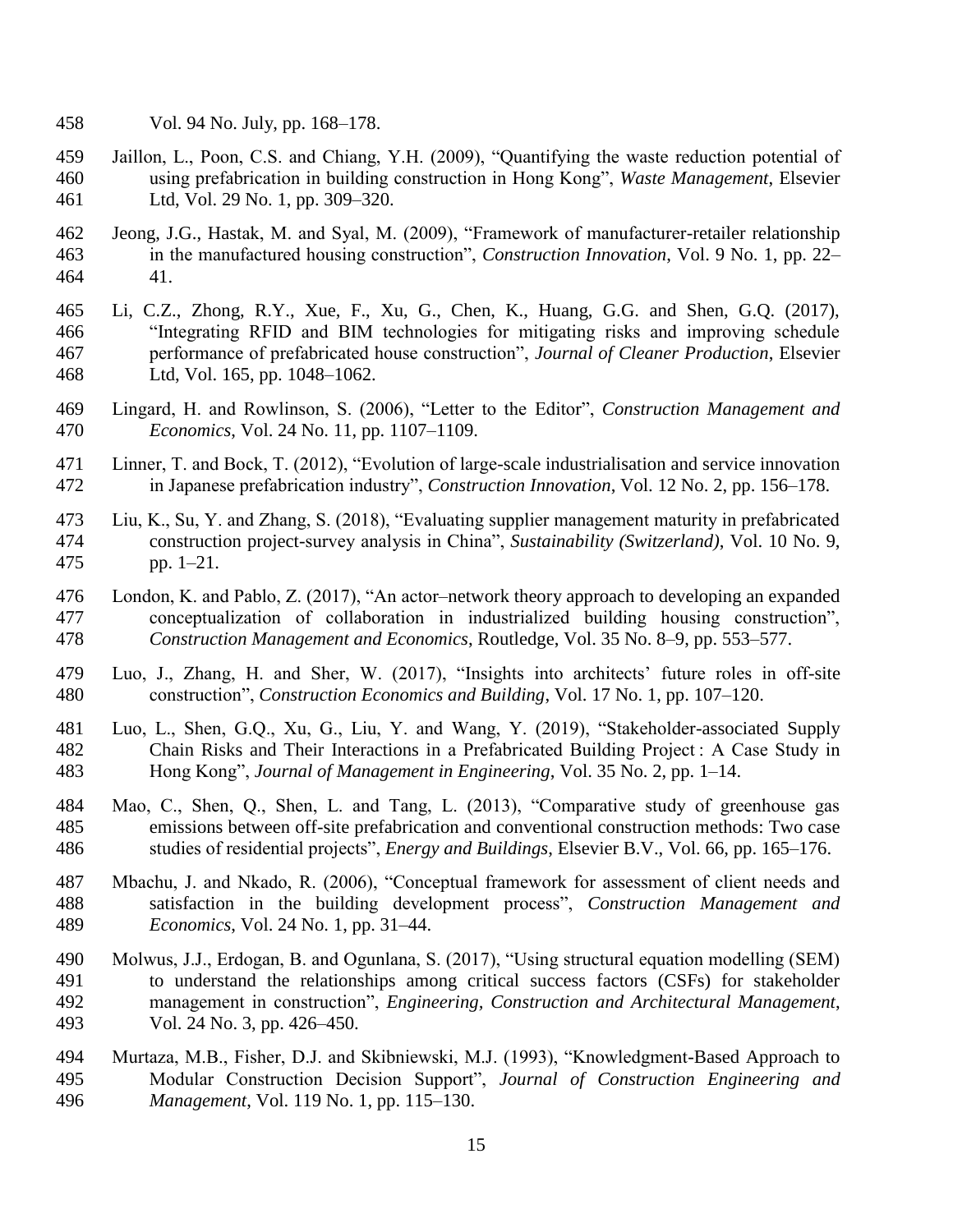- Nadim, W. and Goulding, J.S. (2009), "Offsite production in the UK: The construction industry and academia", *Architectural Engineering and Design Management*, Vol. 5 No. 3, pp. 136– 152.
- Newcombe, R. (2003), "From client to project stakeholders: A stakeholder mapping approach", *Construction Management and Economics*, Vol. 21 No. 8, pp. 841–848.
- Norusis, M.J. (2008), *SPSS 16.0 Advanced Statistical Procedures Companion*, Prentice-Hall, Upper Saddle River, NJ., available at:https://doi.org/10.1080/02331889108802322.
- Olander, S. and Landin, A. (2005), "Evaluation of stakeholder influence in the implementation of construction projects", *International Journal of Project Management*, Vol. 23 No. 4, pp. 321–328.
- Osei-Kyei, R., Chan, A.P.C., Javed, A.A. and Ameyaw, E.E. (2017), "Critical success criteria for public-private partnership projects: international experts' opinion", *International Journal of Strategic Property Management*, Vol. 21 No. 1, pp. 87–100.
- Project Management Institute. (2017), *A Guide to the Project Management Body of Knowledge (PMBOK Guide)*, 6th Editio., Project Management Institute, Newton Square, Pennsylvania, available at:https://doi.org/10.1002/pmj.21345.
- 513 Rockart, J.F. (1982), "The changing role of the information systems executive : a critical success factors perspective", *Sloan Management Review*, Vol. 24 No. 1, pp. 3–13.
- Sachs, T., Tiong, R. and Qing Wang, S. (2007), "Analysis of political risks and opportunities in public private partnerships (PPP) in China and selected Asian countries: Survey results", *Chinese Management Studies*, Vol. 1 No. 2, pp. 126–148.
- Sanvido, V., Grobler, F., Parfitt, K., Guvenis, M. and Coyle, M. (1992), "Critical Success Factors for Construction Projects", *Journal of Construction Engineering and Management*, Vol. 118 No. 1, pp. 94–111.
- Tam, V.W.Y., Tam, C.M. and Ng, W.C.Y. (2007), "On prefabrication implementation for different project types and procurement methods in Hong Kong", *Journal of Engineering, Design and Technology*, Vol. 5 No. 1, pp. 68–80.
- Tavakol, M. and Dennick, R. (2011), "Making sense of Cronbach's alpha", *International Journal of Medical Education*, Vol. 2, pp. 53–55.
- Teng, Y., Mao, C., Liu, G. and Wang, X. (2017), "Analysis of stakeholder relationships in the industry chain of industrialized building in China", *Journal of Cleaner Production*, Elsevier Ltd, Vol. 152, pp. 387–398.
- Wuni, I.Y. and Shen, G.Q. (2019a), "Towards a Decision Support for Modular Integrated Construction : An Integrative Review of the Primary Decision-Making Factors", *International Journal of Construction Management*, pp. 1–20.
- Wuni, I.Y. and Shen, G.Q. (2019b), "Critical success factors for modular integrated construction projects: a review", *Building Research & Information Information*, Taylor & Francis, Vol. 0 No. 0, pp. 1–22.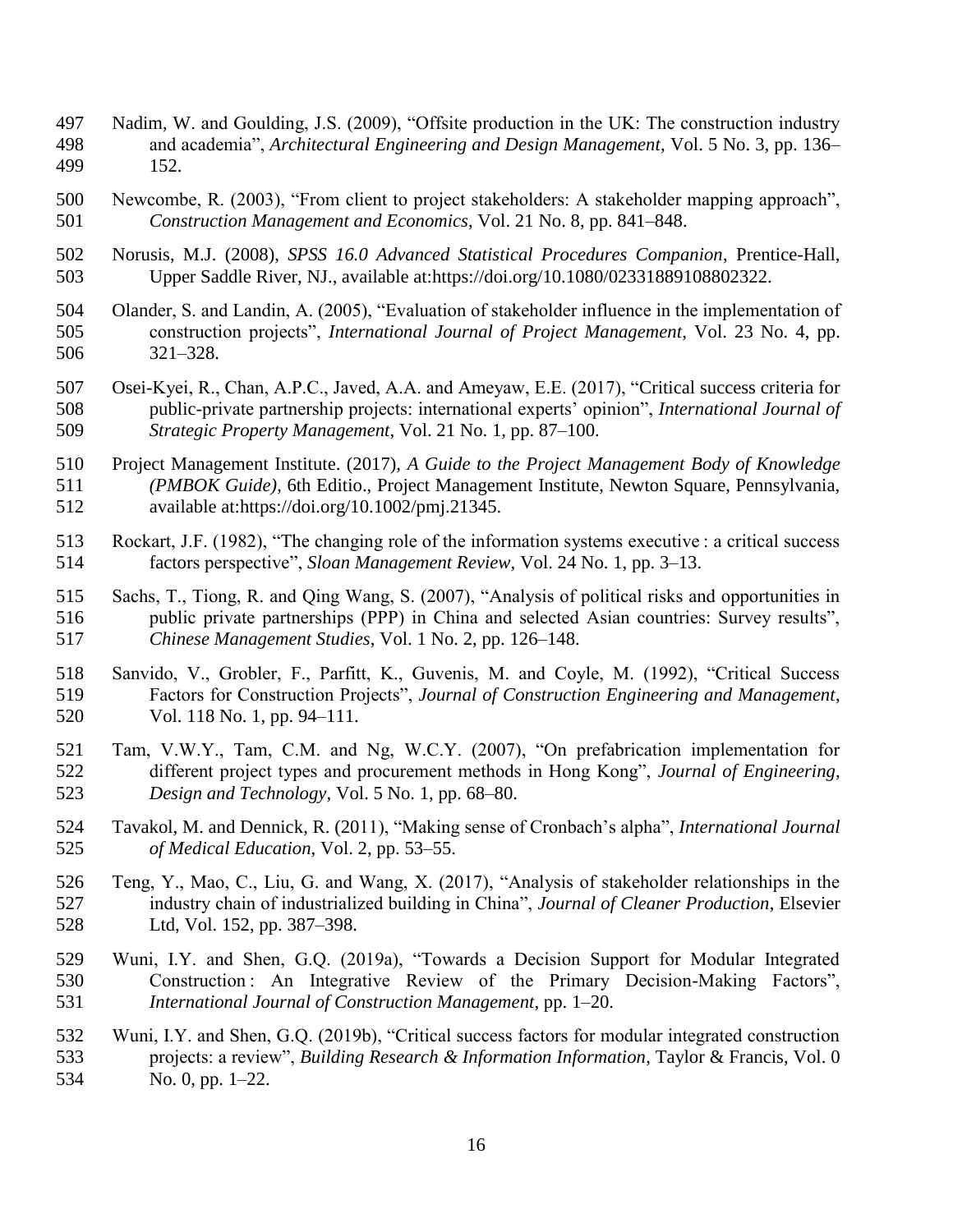- Wuni, I.Y. and Shen, G.Q. (2019c), "Holistic Review and Conceptual Framework for the Drivers of Offsite Construction : A Total Interpretive Structural Modelling Approach", *Buildings*, Vol. 9 No. 117, pp. 1–24.
- Wuni, I.Y. and Shen, G.Q. (2020), "Barriers to the adoption of modular integrated construction : Systematic review and meta-analysis , integrated conceptual framework , and strategies", *Journal of Cleaner Production*, Elsevier Ltd, Vol. 249 No. March, p. 119347.
- Wuni, I.Y., Shen, G.Q. and Hwang, B. (2020), "Risks of modular integrated construction : A review and future research directions", *Frontiers of Engineering Management*, Vol. 7 No. 1, pp. 63–80.
- Wuni, I.Y., Shen, G.Q. and Mahmud, A.T. (2019), "Critical risk factors in the application of modular integrated construction : a systematic review", *International Journal of Construction Management*, Taylor & Francis, pp. 1–15.
- Xue, H., Zhang, S., Su, Y., Wu, Z. and Yang, R.J. (2018), "Effect of stakeholder collaborative management on off-site construction cost performance", *Journal of Cleaner Production*, Elsevier Ltd, Vol. 184, pp. 490–502.
- Yang, J., Shen, G.Q., Drew, D.S. and Ho, M. (2010), "Critical success factors for stakeholder management: Construction practitioners' perspectives", *Journal of Construction Engineering and Management*, Vol. 136 No. 7, pp. 778–786.
- Yang, J., Shen, G.Q., Ho, M., Drew, D.S. and Chan, A.P.C. (2009), "Exploring critical success factors for stakeholder management in construction projects", *Journal of Civil Engineering and Management*, Vol. 15 No. 4, pp. 337–348.
- Yang, J., Shen, G.Q., Ho, M., Drew, D.S. and Xue, X. (2011), "Stakeholder management in construction: An empirical study to address research gaps in previous studies", *International Journal of Project Management*, Vol. 29 No. 7, pp. 900–910.
- Yang, R.J. and Shen, G.Q.P. (2015), "Framework for stakeholder management in construction projects", *Journal of Management in Engineering*, Vol. 31 No. 4, pp. 1–14.
- Zafar, I., Wuni, I.Y., Shen, G.Q., Ahmed, S. and Yousaf, T. (2019), "A fuzzy synthetic evaluation analysis of time overrun risk factors in highway projects of terrorism-affected countries: the case of Pakistan", *International Journal of Construction Management*, Taylor & Francis, Vol. 0 No. 0, pp. 1–19.
- 
- 
- 
- 
- 
- 
- 
-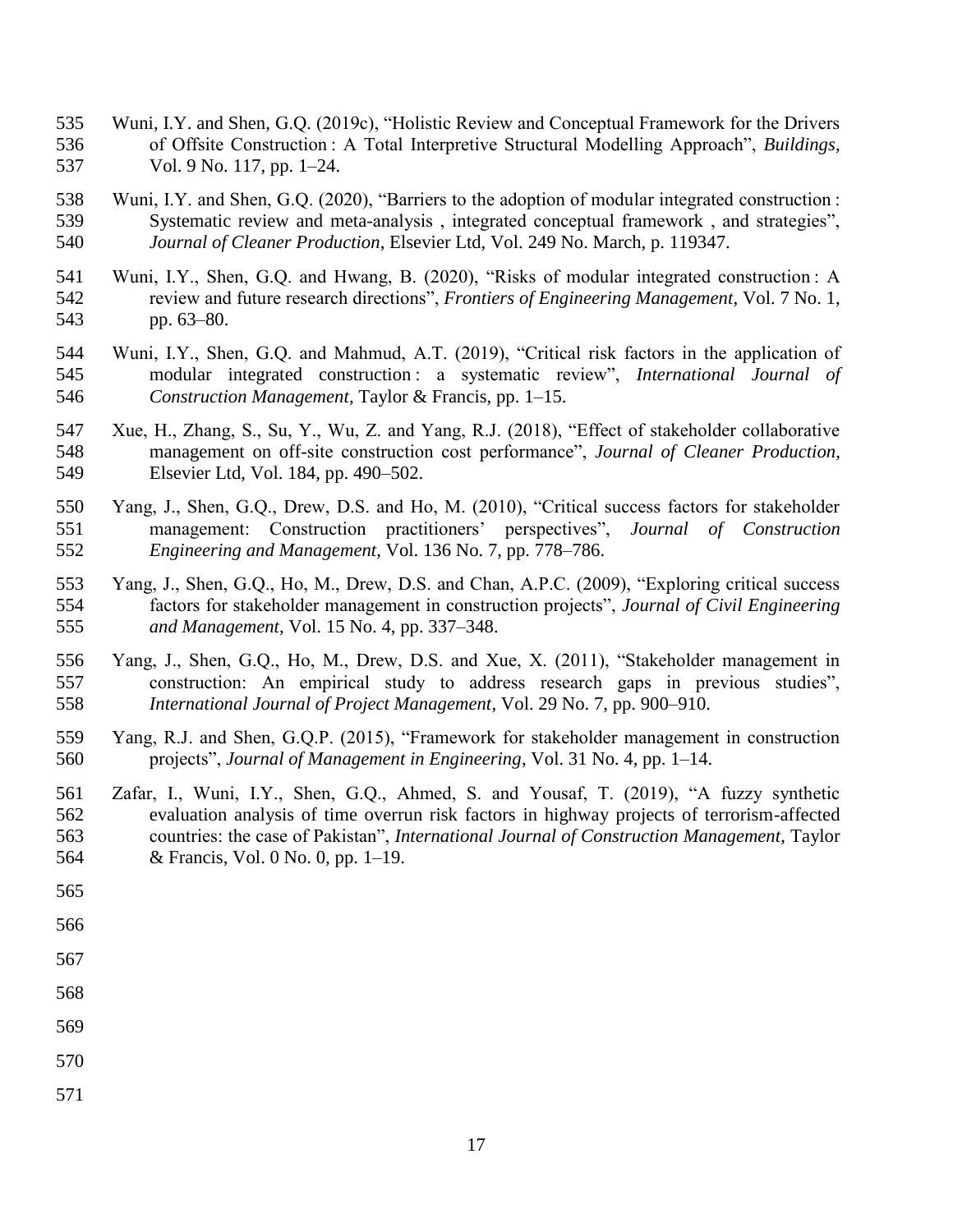| <b>S.N.</b>     | Key result areas for SM in PPVC projects                                                       |
|-----------------|------------------------------------------------------------------------------------------------|
| SF1             | Effective working collaboration, communication and information sharing among participants      |
| SF2             | Effective coordination of the PPVC supply chain segments                                       |
| SF3             | Early involvement of relevant stakeholders in the PPVC project                                 |
| SF4             | Active involvement of key participants throughout the project                                  |
| SF <sub>5</sub> | Effective coordination of involved stakeholders in the PPVC project                            |
| SF <sub>6</sub> | Understanding of early decisions and their implications on the roles of project participants   |
| SF7             | Effective use of integrated project delivery method and contracting                            |
| SF <sub>8</sub> | Effective management of stakeholder-associated risks in the PPVC supply chain                  |
| SF <sub>9</sub> | Adequate knowledge and good contractor leadership                                              |
| <b>SF10</b>     | Effective use of information and communication technology                                      |
| SF11            | Effective stakeholder conflict resolutions and management                                      |
| SF12            | Extensive planning and analysis of stakeholder salience, needs, constraints and interest areas |

 $\mathbb{R}^2$  $\overline{\phantom{0}}$ 

## 572 **Table I**. Final list of KRAs for SM in PPVC projects

# 575

## 576 **Table II.** Background information of the engaged experts

|                   | <b>Attribute</b> | Sub-attribute    | <b>Responses</b> | % Responses |
|-------------------|------------------|------------------|------------------|-------------|
|                   | Years of PPVC    | Below 10 years   | 40               | 71.4        |
|                   | work experience  | $11 - 20$ years  | $\overline{7}$   | 12.5        |
|                   |                  | Above 20years    | 9                | 16.1        |
|                   |                  | <b>Total</b>     | 56               | 100.0       |
|                   | Regions          | North America    | 18               | 32.2        |
|                   |                  | Asia and Pacific | 19               | 33.9        |
|                   |                  | Australia        | 5                | 8.9         |
|                   |                  | Europe           | 11               | 19.6        |
|                   |                  | South America    | 1                | 1.8         |
|                   |                  | Africa           | $\overline{2}$   | 3.6         |
|                   |                  | <b>Total</b>     | 56               | 100.0       |
| 578<br>579<br>580 |                  |                  |                  |             |
| 581               |                  |                  |                  |             |
| 582               |                  |                  |                  |             |
| 583               |                  |                  |                  |             |
| 584               |                  |                  |                  |             |
| 585               |                  |                  |                  |             |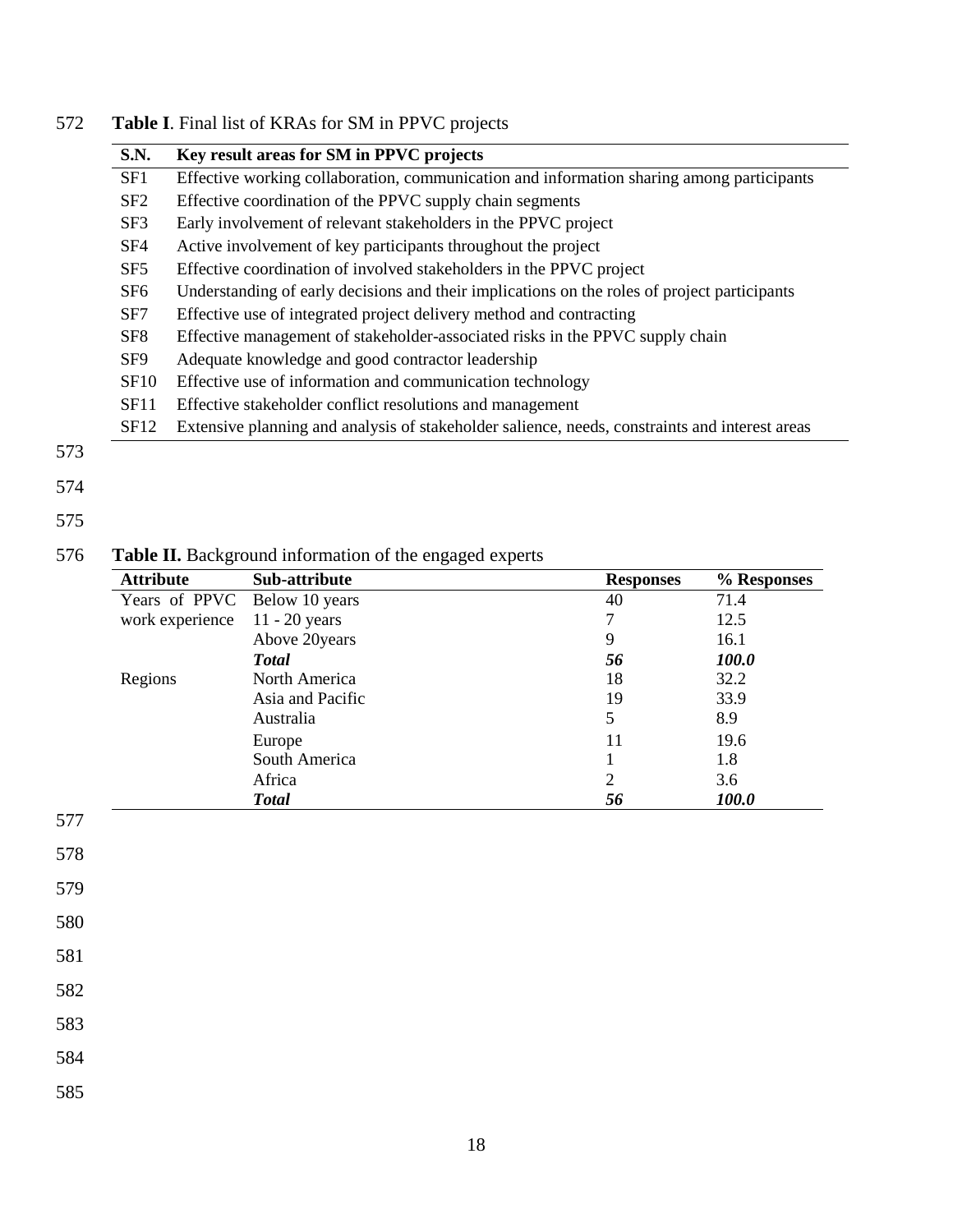586

587

## 588

## 589 **Table III**. Frequency scores of the KRAs for SM in PPVC Projects

| Code            | <b>KRAs</b>                                                                                                  | Number of Responses |                |    |                | Shapiro - | Kruskal-                 |                             |
|-----------------|--------------------------------------------------------------------------------------------------------------|---------------------|----------------|----|----------------|-----------|--------------------------|-----------------------------|
|                 |                                                                                                              |                     | $\overline{2}$ | 3  | $\overline{4}$ | 5         | Wilk test<br>$(p-value)$ | Wallis<br>test<br>(p-value) |
| SF1             | Effective<br>working<br>collaboration,<br>and<br>information<br>communication<br>sharing among participants  | $\overline{0}$      | $\overline{2}$ | 16 | 26             | 12        | 0.000                    | 0.534                       |
| SF <sub>2</sub> | Effective coordination of the PPVC<br>supply chain segments                                                  | $\overline{0}$      | $\overline{2}$ | 17 | 28             | 9         | 0.000                    | 0.736                       |
| SF3             | Early involvement<br>of<br>relevant<br>stakeholders in the PPVC project                                      | $\overline{1}$      | $\overline{2}$ | 21 | 21             | 11        | 0.000                    | 0.816                       |
| SF12            | Extensive planning and analysis of 0<br>stakeholder<br>salience.<br>needs.<br>constraints and interest areas |                     | 6              | 15 | 24             | 11        | 0.000                    | 0.958                       |
| SF <sub>4</sub> | Active<br>involvement<br>$key \quad 0$<br>of<br>participants throughout the project                          |                     | 5              | 13 | 28             | 10        | 0.000                    | 0.605                       |
| SF <sub>5</sub> | Effective coordination of involved 0<br>stakeholders in the PPVC project                                     |                     | 8              | 19 | 21             | 8         | 0.000                    | 0.488                       |
| SF <sub>6</sub> | Understanding of early decisions and<br>their implications on the roles of<br>project participants           | $\overline{1}$      | 8              | 20 | 18             | 9         | 0.000                    | 0.015                       |
| SF7             | Effective use of integrated project<br>delivery method and contracting                                       | -1                  | 8              | 19 | 25             | 3         | 0.000                    | 0.128                       |
| <b>SF10</b>     | Effective use of information and<br>communication technology                                                 | $\overline{1}$      | 6              | 25 | 19             | 5         | 0.000                    | 0.708                       |
| SF <sub>8</sub> | Effective management of stakeholder-<br>associated risks in the PPVC                                         | $\boldsymbol{0}$    | 7              | 28 | 16             | 5         | 0.000                    | 0.213                       |
| SF <sub>9</sub> | Adequate knowledge<br>good<br>and<br>contractor leadership                                                   | $\overline{0}$      | 11             | 25 | 15             | 5         | 0.000                    | 0.420                       |
| <b>SF11</b>     | stakeholder<br>conflict<br>Effective<br>resolutions and management                                           | - 5                 | 6              | 22 | 17             | 6         | 0.000                    | 0.148                       |

591

590

592

593

594

595

596

597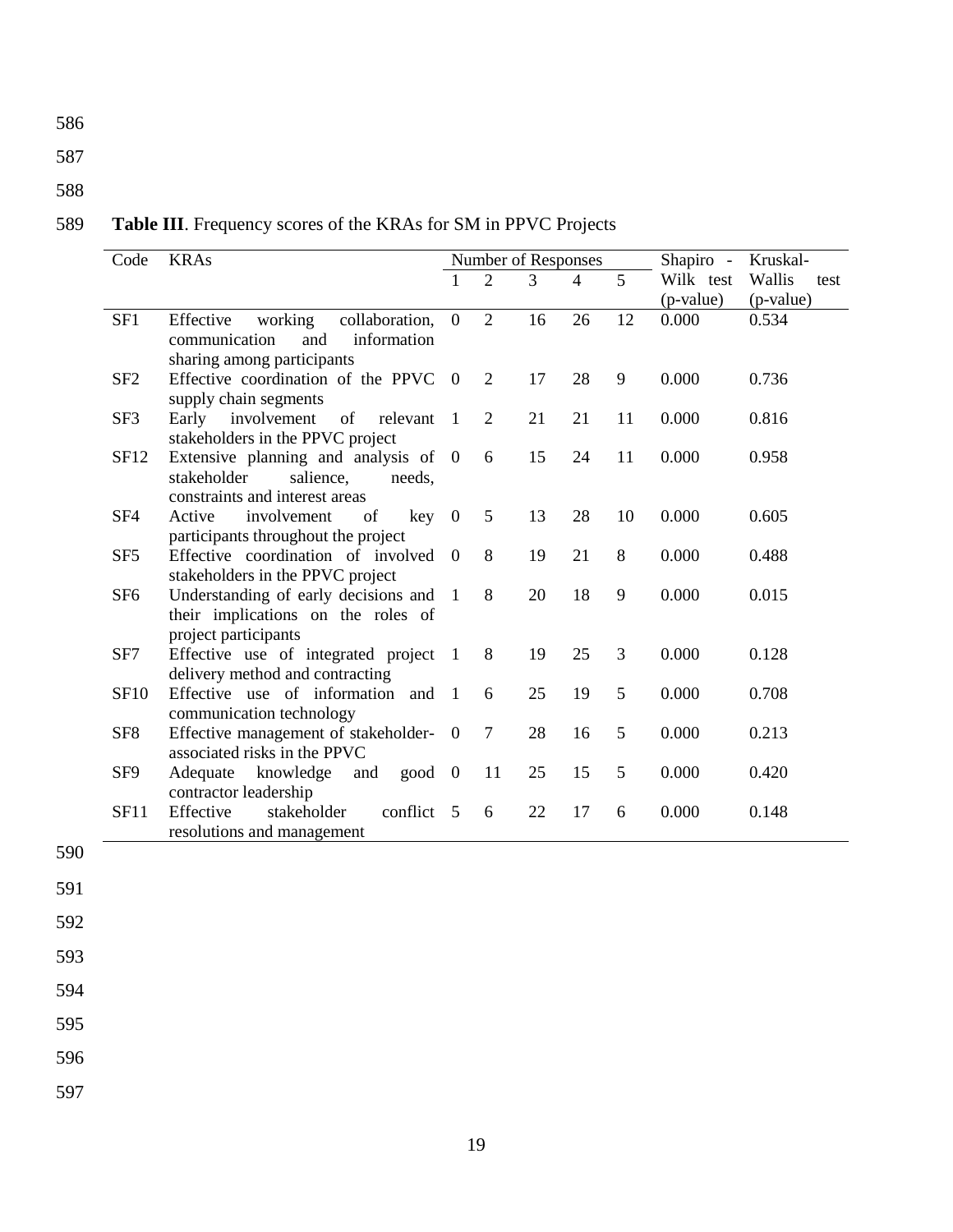| Code            | <b>KRAs</b>                                                                                       | Mean | Standard<br>Deviation | Rank           |
|-----------------|---------------------------------------------------------------------------------------------------|------|-----------------------|----------------|
| SF1             | Effective working collaboration, communication and<br>information sharing among participants      | 3.86 | 0.80                  | 1              |
| SF <sub>2</sub> | Effective coordination of the PPVC supply chain segments                                          | 3.79 | 0.76                  | $\overline{2}$ |
| SF3             | Early involvement of relevant stakeholders in the PPVC<br>project                                 | 3.77 | 0.85                  | 3              |
| SF12            | Extensive planning and analysis of stakeholder salience,<br>needs, constraints and interest areas | 3.71 | 0.90                  | $\overline{4}$ |
| SF <sub>4</sub> | Active involvement of key participants throughout the<br>project                                  | 3.70 | 0.89                  | 5              |
| SF <sub>5</sub> | Effective coordination of involved stakeholders in the<br>PPVC project                            | 3.52 | 0.91                  | 6              |
| SF <sub>6</sub> | Understanding of early decisions and their implications on<br>the roles of project participants   | 3.46 | 0.99                  | 7              |
| SF7             | Effective use of integrated project delivery method and<br>contracting                            | 3.38 | 0.86                  | 8              |
| <b>SF10</b>     | Effective<br>information<br>communication<br>of<br>and<br>use<br>technology                       | 3.38 | 0.86                  | 8              |
| SF <sub>8</sub> | Effective management of stakeholder-associated risks in<br>the PPVC                               | 3.34 | 0.81                  | 10             |
| SF9             | Adequate knowledge and good contractor leadership                                                 | 3.25 | 0.88                  | 11             |
| SF11            | Effective stakeholder conflict resolutions and management                                         | 3.23 | 1.08                  | 12             |

598 **Table IV**. Mean Scores of the KRAs for SM in PPVC Projects

602 603

599

600

601

604

605

606

607

608

609

610

611

612

613